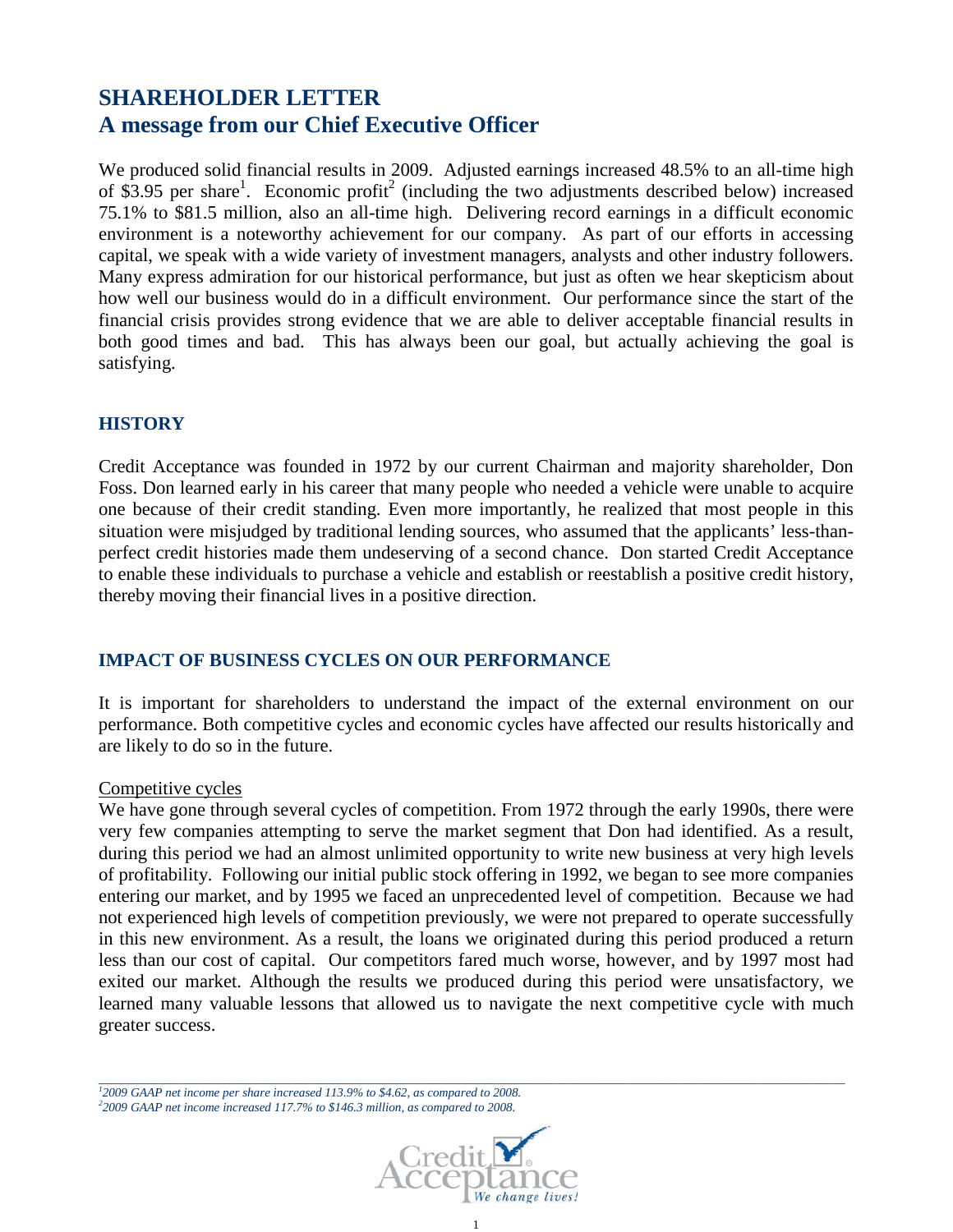That next cycle began in 2003. The business environment became increasingly difficult as it became easier for competitors to obtain capital for their operations. The cycle came to a halt toward the end of 2007, with our competitor's again reporting higher-than-expected credit losses and disappointing financial results. Most of our competitors were then forced to either significantly curtail originations or exit the market entirely.

In contrast to the unsatisfactory results we delivered during the first cycle, we produced very good ones during the 2003–2007 cycle. We had improved many important aspects of our business between the first and second cycles, including our ability to predict loan performance, deploy riskadjusted pricing, monitor loan performance and execute key functions consistently. In addition, we gave a high priority to ensuring that we originated new loans with a large margin of safety, so that even if the loans did not perform as expected, they would still very likely produce acceptable financial results. We grew our loan volumes throughout the 2003–2007 period, but always balanced our desire to grow with an insistence on acceptable per loan profitability. This combination of growth and meaningful improvements in per loan profitability allowed us to grow our adjusted earnings per share to \$2.03 in 2007 from \$0.70 in 2002 in spite of the increasingly competitive  $environment<sup>3</sup>$ .

When the cycle ended in late 2007, we were able to modify our pricing and write a significant volume of new loans at very high levels of per unit profitability. Although capital constraints did not allow us to write as much business in 2008–2009 as we would have liked, the improvements in per unit profitability allowed us to significantly improve our financial results in both of those years.

The absence of competition during 2008 and 2009 was welcome, but we do not expect it to continue. As the capital markets rebound, we will again face another cycle of competition. Based on our experience during the last cycle, we are confident that we will continue to be successful when competition returns.

## Economic cycles

Economic cycles affect our business as well. Increases in the unemployment rate put downward pressure on loan performance, and conditions in the capital markets make it more difficult to access the capital we need to fund our business.

From 1972 through 1991, the Company experienced two significant increases in the unemployment rate. The first occurred in 1974–1975 and the second in 1980–1982. However, the information we accumulated during these periods was largely anecdotal, as we did not capture loan performance data during this early stage of the Company's development.

We began to capture loan performance data in 1991 (although we did not have the tools to adequately assess this data until 1997). The period from 1991 through April of 2008 was a time of relatively stable unemployment levels. The only significant increase in unemployment rates occurred in 2001. But that was a year in which we made major changes to our origination systems and loan programs that unexpectedly made it harder for us to draw clear conclusions from what we observed.

*\_\_\_\_\_\_\_\_\_\_\_\_\_\_\_\_\_\_\_\_\_\_\_\_\_\_\_\_\_\_\_\_\_\_\_\_\_\_\_\_\_\_\_\_\_\_\_\_\_\_\_\_\_\_\_\_\_\_\_\_\_\_\_\_\_\_\_\_\_\_\_\_\_\_\_\_\_\_\_\_\_\_\_\_\_\_\_\_\_\_\_\_\_\_\_\_\_\_\_\_\_\_\_\_\_\_\_\_\_\_\_\_\_\_\_\_\_\_\_\_ 3 We grew GAAP net income per share to \$1.76 in 2007 from \$0.69 in 2002.*

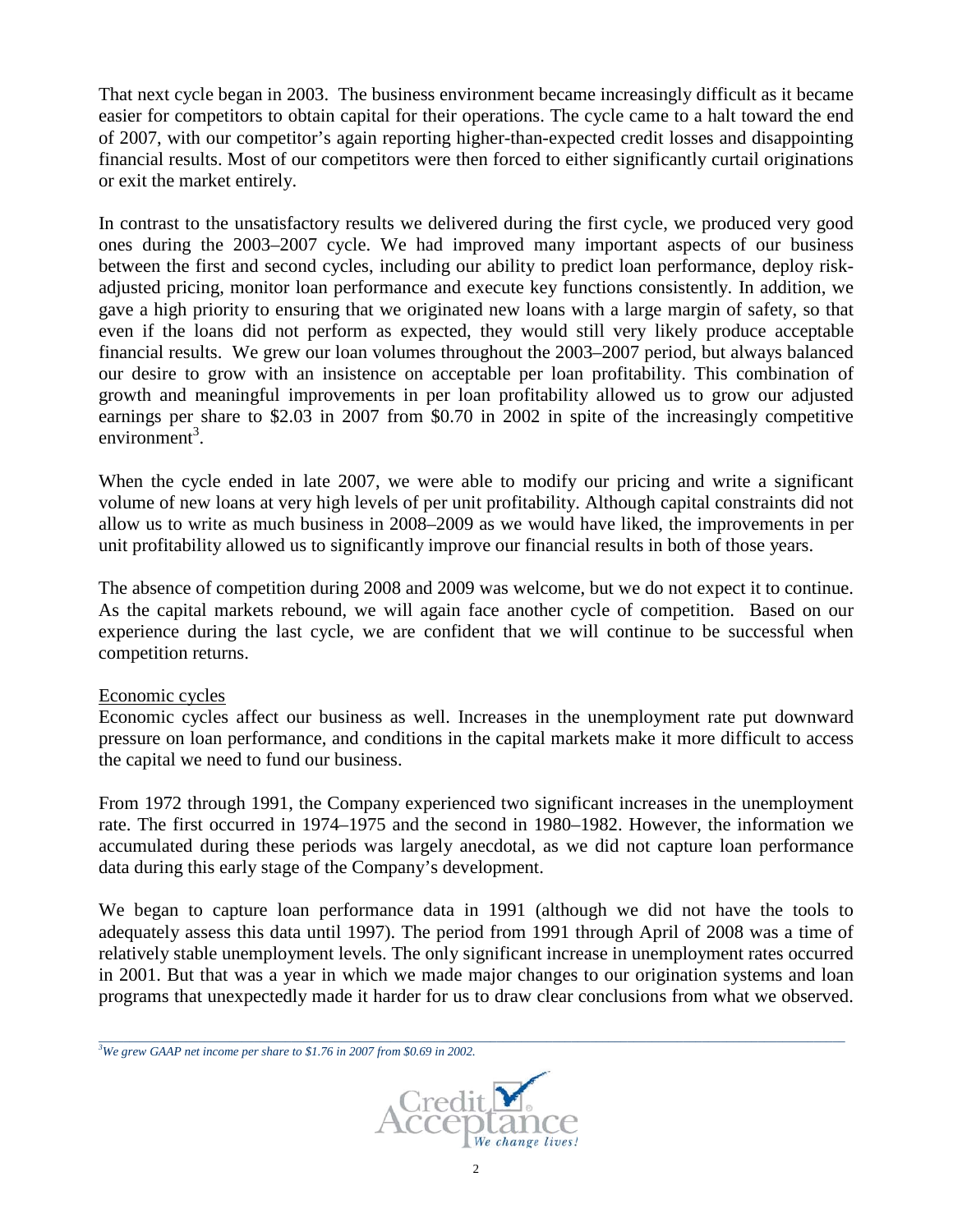As a result, prior to the current economic downturn, we had only a limited ability to predict the impact of sharply rising unemployment rates on our loan portfolio.

One conclusion we did draw (from the limited information we had accumulated for the period 1972 through April 2008) was that our loans would likely perform better than many outside observers would expect. However, that conclusion was far from certain. The uncertainty about our loan performance during a period of rapidly rising unemployment was a primary reason that we had decided to price new loans with a large margin of safety and to maintain conservative levels of debt.

The current financial crisis began to unfold in late 2007. Adding to the challenge was the fact that 2007 was also a period of intense competition within our industry. During 2007, we had to compete for new loan originations with an increasing number of companies that were willing to accept low returns and operate with lenient underwriting standards. Then the economic downturn worsened. From April 2008 through October 2009, the national unemployment rate increased from 5.0% to 10.1%. This combination of events - intense competition, followed by severe economic deterioration - provided a perfect test of our business model, one that would confirm either our views or those of our skeptics. As you know from our financial results, we passed the test with flying colors. Our loan performance surpassed even our most optimistic expectations, and we reported record levels of profitability in 2008 and 2009.

We did experience deterioration in our loan performance, but it was modest. In contrast, many of our competitors experienced a much greater fall-off in their loan performance and reported poor financial results. While we do not have as much insight into their experience as we do into our own, we believe that a significant share of the deterioration they recorded was due to poor underwriting rather than the impact of the economic downturn. Because our competitors generally target low levels of per loan profitability and use debt extensively, any adverse change in loan performance has a much more damaging impact on their results than on ours.

#### Access to capital

Besides impacting loan performance, the financial crisis made it more difficult to access capital. The tightening of the capital markets began in mid-2007 and continued throughout 2008 and much of 2009. While conditions have very recently begun to improve, access to capital for our industry remains much more difficult than it was prior to the financial crisis.

In spite of the challenging environment, we have had considerable success in obtaining capital. In January of 2008, we renewed and expanded our bank line of credit to \$133.5 million from \$75.0 million. In addition, we extended the maturity of this facility to June 2010. In February of 2008, the facility was further expanded to \$153.5 million.

Also in February of 2008, we extended the maturity of our \$325.0 million warehouse line of credit to February of 2009. In August of 2008, we extended the maturity again to August of 2009.

In April of 2008, we completed a \$150.0 million asset-backed non-recourse secured financing. In May of 2008, we completed a similar \$50.0 million financing.

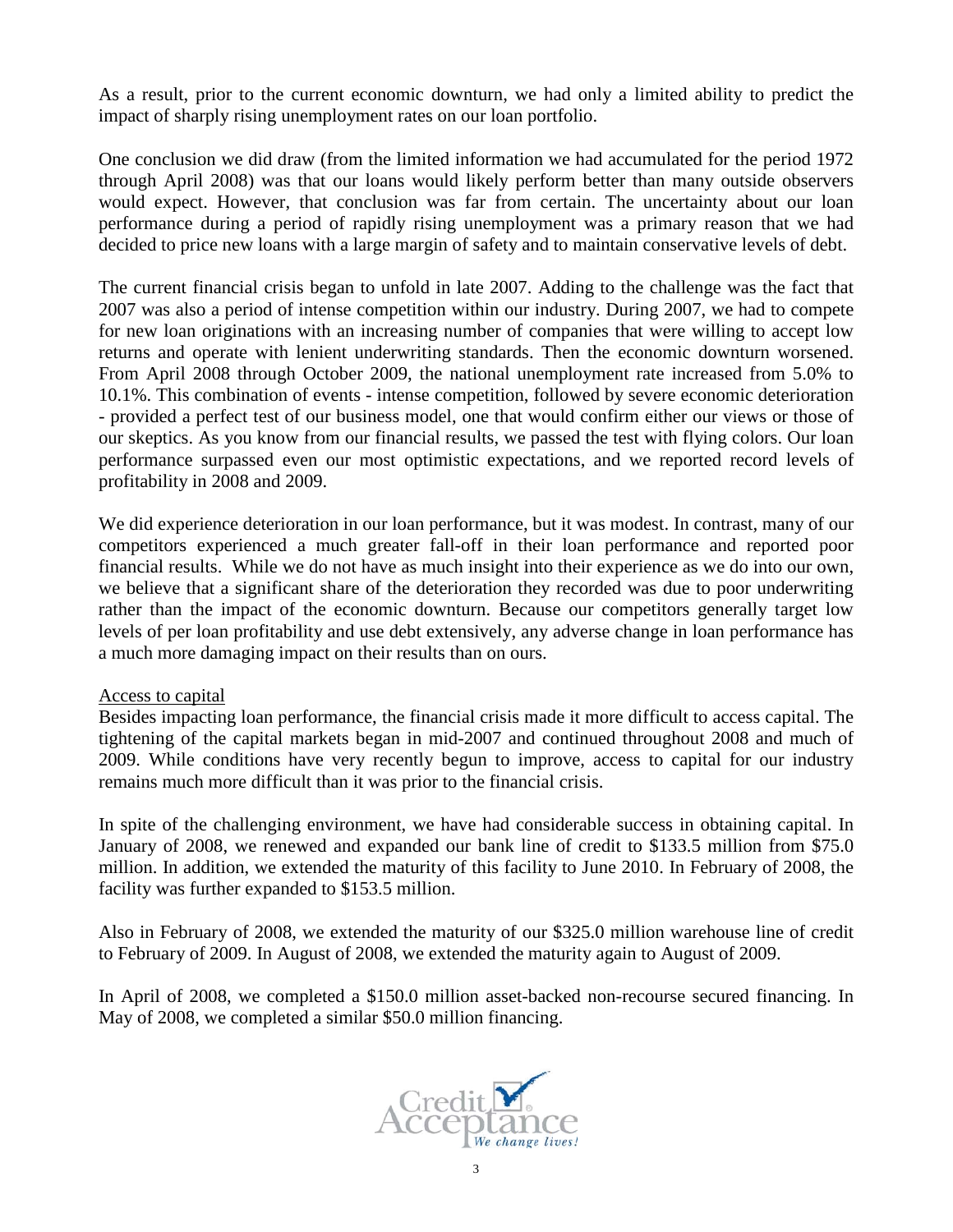These transactions enabled us to originate \$804.8 million of new loans in 2008, an increase of 13.3% from 2007. We attribute our success in obtaining capital during that difficult period to our continued strong financial performance, our conservative balance sheet and the solid long-term relationships we had established with our lenders.

The capital markets became less accessible as 2008 progressed, however. As a result, we began to slow originations growth through pricing changes which began in March and continued throughout the remainder of 2008.

During 2009, we continued to slow originations based on the capital we had available. We originated \$636.7 million of new loans, 20.9% less than in 2008. While we would have preferred a higher level of originations, we did not have access to the new capital we would have required on terms that we found acceptable.

We were able to renew both our bank and warehouse credit lines, however. The bank line of credit agreement was renewed on June 15, 2009 at a reduced amount (\$140.0 million, down from \$153.5 million) and extended through June 23, 2011. The warehouse line of credit was renewed on August 24, 2009 for an additional one-year period. The amount of the warehouse line remained at \$325.0 million.

Without the renewal of these facilities, we would have had to reduce our 2009 originations much more than we did. And because the loans we originated in both 2008 and 2009 carried higher levels of per unit profitability, we were able to significantly increase our overall profitability in 2009, since the improvement in per unit profitability more than offset the reduction in origination levels.

In December of 2009, we completed a \$110.5 million asset-backed non-recourse secured financing. In addition, in February of 2010, we completed a \$250.0 million, seven-year senior secured notes offering. The combination of the asset-backed financing and the notes offering has put us in a much stronger liquidity position; as of the date of this letter, we have approximately \$450.0 million in available and unused credit capacity. The long-term notes allow us to reduce our reliance on the short-term credit and bank markets and greatly improve our ability to grow originations in 2010.

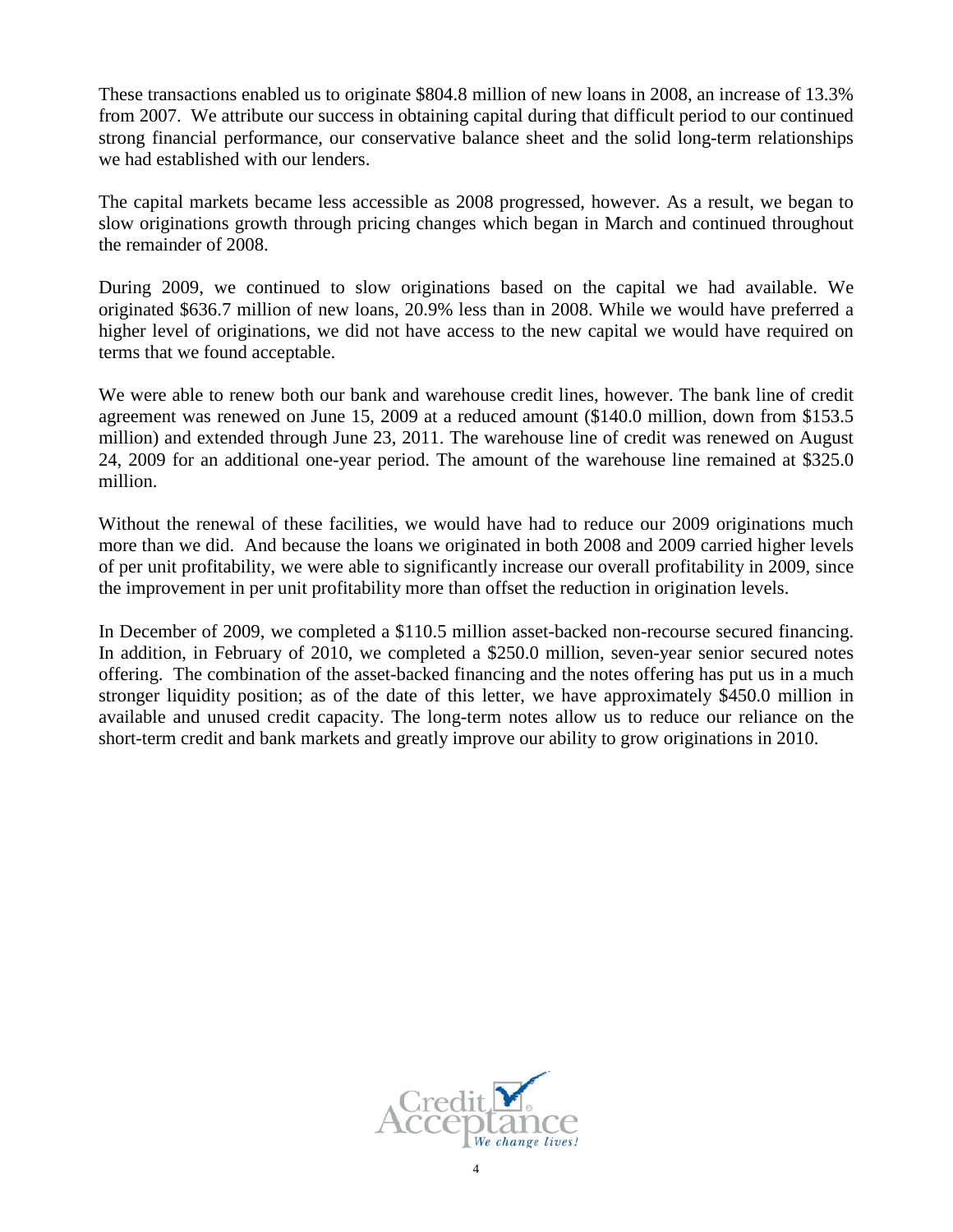## **EARNINGS**

| <b>GAAP</b> net income<br>per share | Year-to-year<br>change |           |
|-------------------------------------|------------------------|-----------|
|                                     | 0.57                   |           |
| \$                                  | 0.69                   | $21.1\%$  |
| \$                                  | 0.57                   | $-17.4\%$ |
| \$                                  | 1.40                   | 145.6%    |
| \$                                  | 1.85                   | 32.1%     |
| \$                                  | 1.66                   | $-10.3\%$ |
| \$                                  | 1.76                   | $6.0\%$   |
| \$                                  | 2.16                   | 22.7%     |
| \$                                  | 4.62                   | 113.9%    |
|                                     |                        | 29.9%     |

The table below summarizes our GAAP-based earnings results for 2001 - 2009:

GAAP-based net income per share (diluted) increased 113.9% in 2009. Since 2001, GAAP-based earnings per share have grown at an annual compounded rate of 29.9%.

#### **ADJUSTED EARNINGS**

Our 2009 year-end earnings release included two adjustments to our GAAP financial results that are important for shareholders to understand: (1) a floating yield adjustment, and (2) a program fee yield adjustment.

#### Floating yield adjustment

The purpose of this adjustment is to modify the calculation of our GAAP-based finance charge revenue so that both favorable and unfavorable changes in expected cash flows from loans receivable are treated consistently. To make the adjustment understandable, we must first explain how GAAP requires us to account for finance charge revenue, which is our primary revenue source.

Credit Acceptance is an indirect lender, which means that the loans are originated by an automobile dealer and immediately assigned to us. We compensate the automobile dealer for the loan through two types of payments. The first payment is made at the time of origination. The remaining compensation is paid over time based on the performance of the loan. The amount we pay at the time of origination is called an advance; the portion paid over time is called dealer holdback.

Finance charge revenue equals the cash we collect from a loan (i.e., repayments by the consumer), less the amounts we pay to the dealer-partner (advance + dealer holdback). In other words, finance charge revenue equals the cash inflows from the loan less the cash outflows to acquire the loan. This amount, plus a modest amount of revenue from other sources, less our operating expenses, interest and taxes, is the sum that will ultimately be paid to shareholders or reinvested in new assets.

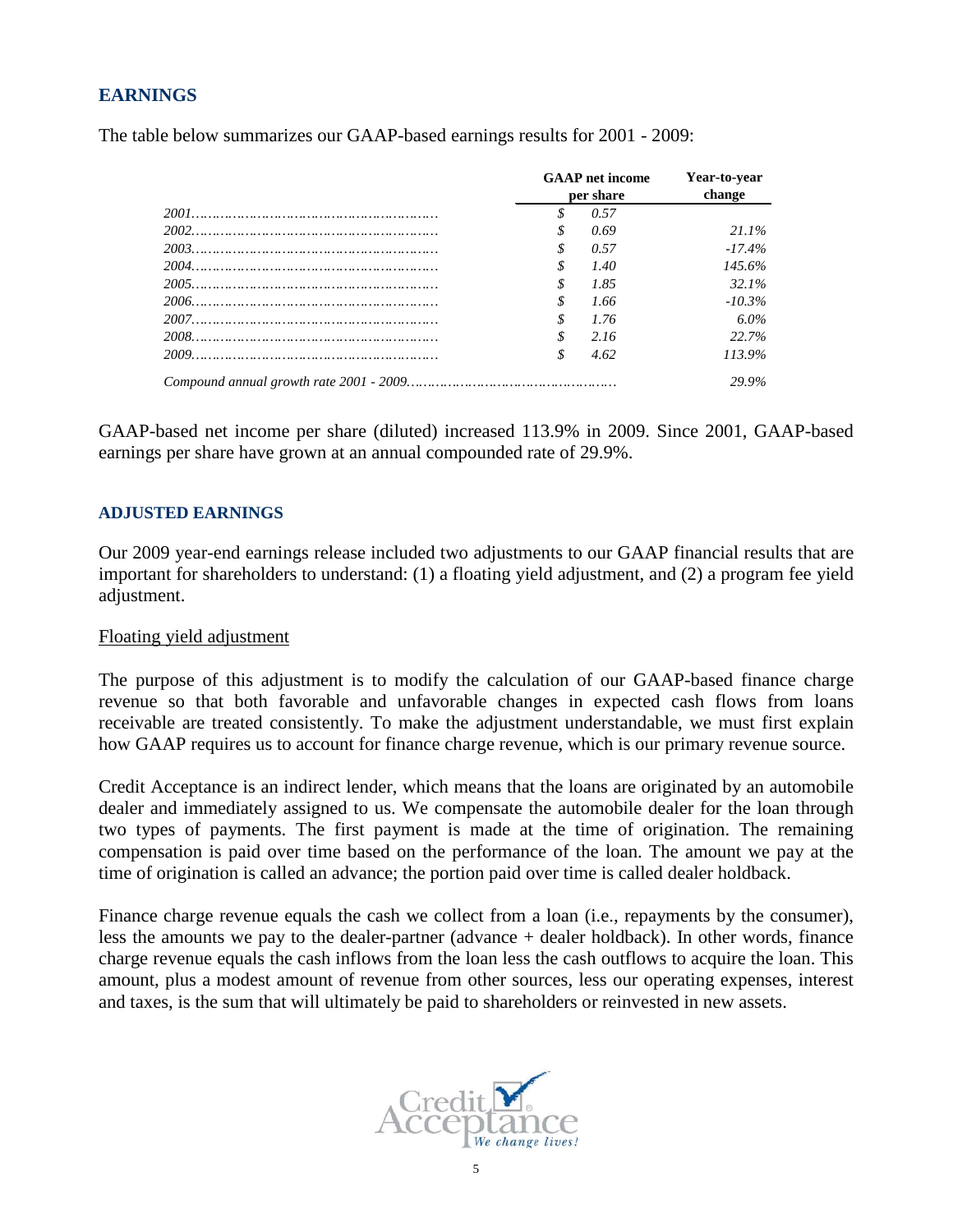Under our current GAAP accounting methodology, finance charge revenue is recognized on a levelyield basis. That is, the amount of loan revenue recognized in a given period, divided by the loan asset, is a constant percentage. Recognizing loan revenue on a level-yield basis is reasonable, conforms to industry practice, and matches the economics of the business.

Where GAAP diverges from economic reality is in the way it deals with changes in expected cash flows. The expected cash flows from a loan portfolio are not known with certainty. Instead, they are estimated. From an economic standpoint, if forecasted cash flows from one loan pool increase by \$1,000 and forecasted cash flows from another loan pool decrease by \$1,000, no change in our shareholders' economic position has occurred. GAAP, however, requires the Company to record the \$1,000 decrease as an expense in the current period, and to record the \$1,000 favorable change as income over the remaining life of the loan.

Shareholders relying on our GAAP financial statements would therefore see earnings which understate our economic performance in the current period, and earnings which overstate our economic performance in future periods.

The floating yield adjustment reverses the distortion caused by GAAP by treating both favorable and unfavorable changes in expected cash flows consistently. In other words, both types of changes are treated as adjustments to our loan yield over time.

#### Program fee yield adjustment

The purpose of this adjustment is to make the results for program fee revenue comparable across time periods. In 2001, the Company had begun charging dealer-partners a monthly program fee for access to the Company's Internet-based Credit Approval Processing System, also known as CAPS. In accordance with GAAP, this fee was being recorded as revenue in the month the fee was charged. However, based on feedback from field sales personnel and dealer-partners, the Company concluded that structuring the fee in this way was contributing to increased dealer-partner attrition. To address the problem, the Company changed its method for collecting these fees.

As of January 1, 2007, the Company began to take the program fee out of future dealer holdback payments instead of collecting it in the current period. The change reduced per unit profitability, since cash that previously was collected immediately is now collected over time. In addition, the change required us to modify our GAAP accounting method for program fees. Starting January 1, 2007, the Company began to record program fees for GAAP purposes as an adjustment to the loan yield, effectively recognizing them over the term of the dealer loan. This new GAAP treatment is more consistent with the cash economics. To allow for proper comparisons in the future, the program fee adjustment applies this new GAAP treatment to all pre-2007 periods.

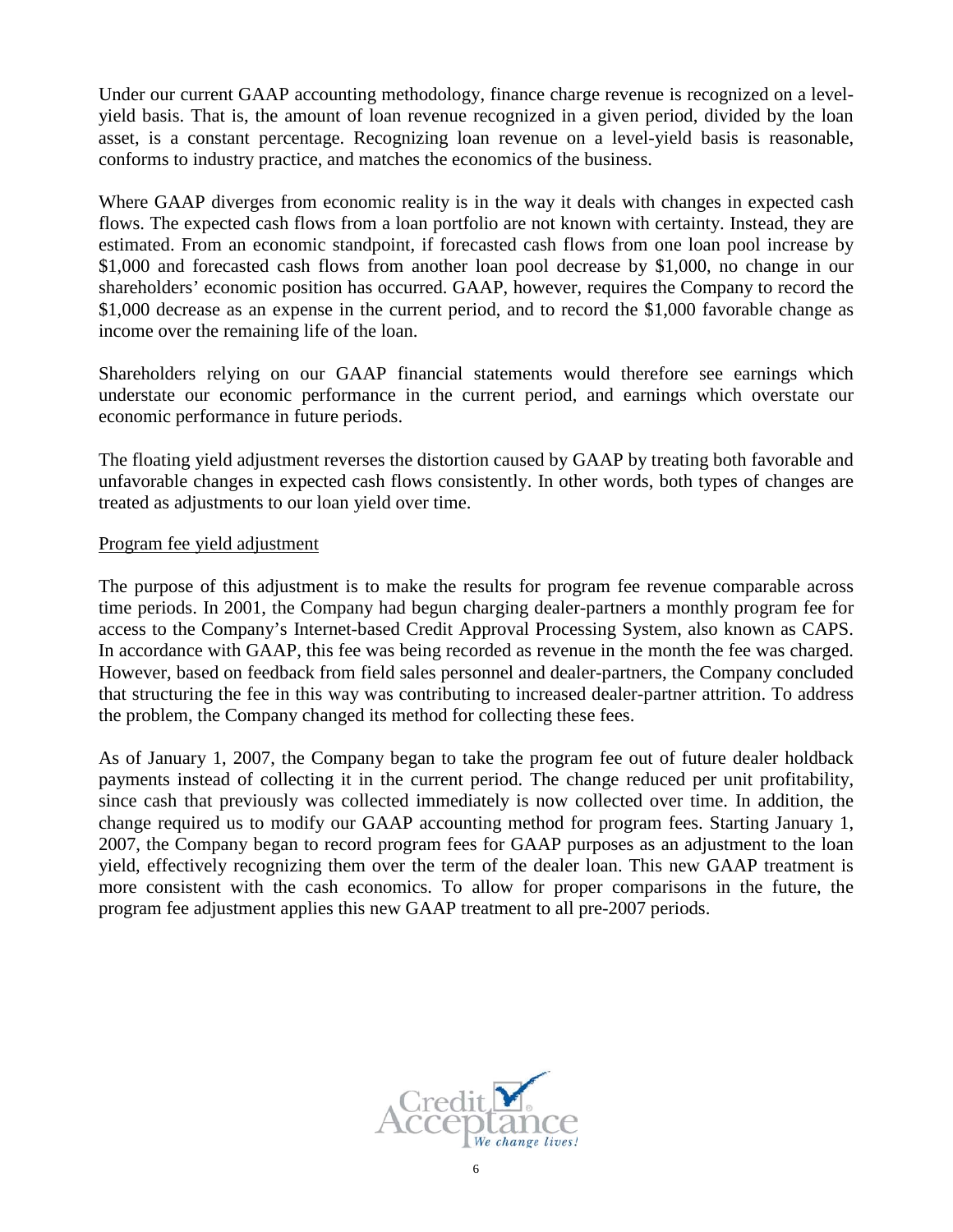The following tables show earnings and earnings per share (diluted) for 2001 - 2009 after the two adjustments:

| (In thousands) | <b>GAAP</b><br>net income | <b>Floating</b><br>vield<br>adjustment | Program<br>fee<br>adjustment <sup>1</sup> | <b>Adjusted</b><br>net income <sup>2</sup> |         | Year-to-vear<br>change |
|----------------|---------------------------|----------------------------------------|-------------------------------------------|--------------------------------------------|---------|------------------------|
| 2001           | \$<br>24.671              | 1,257                                  | \$<br>(1,080)                             |                                            | 24,848  |                        |
| 2002           | 29.774                    | \$<br>2.818                            | \$<br>(2,151)                             | \$                                         | 30.441  | 22.5%                  |
| 2003           | \$<br>24.669              | \$<br>1.384                            | \$<br>(2,068)                             | \$                                         | 23.985  | $-21.2%$               |
| 2004           | \$<br>57.325              | \$<br>(58)                             | \$<br>(1,043)                             | \$                                         | 56.224  | 134.4%                 |
| 2005           | \$<br>72.601              | \$<br>(2,202)                          | \$<br>(2.112)                             | \$                                         | 68.287  | 21.5%                  |
| 2006           | \$<br>58.640              | \$<br>359                              | \$<br>(2,759)                             | \$                                         | 56.240  | $-17.6\%$              |
| 2007           | \$<br>54.916              | \$<br>3.555                            | \$<br>4.985                               | \$                                         | 63.456  | 12.8%                  |
| 2008           | \$<br>67.177              | \$<br>13.079                           | \$<br>2.075                               | \$                                         | 82.331  | 29.7%                  |
| 2009           | \$<br>146.255             | \$<br>(19, 523)                        | \$<br>796                                 | \$                                         | 127.528 | 54.9%                  |
|                |                           |                                        |                                           |                                            |         | 22.7%                  |

|        | <b>GAAP</b><br>net income<br>per share |    | <b>Floating</b><br>vield<br>adjustment<br>per share |    | Program<br>fee<br>adjustment<br>per share |    | <b>Adjusted</b><br>net income<br>per share <sup>2</sup> | Year-to-year<br>change |  |
|--------|----------------------------------------|----|-----------------------------------------------------|----|-------------------------------------------|----|---------------------------------------------------------|------------------------|--|
| $2001$ | 0.57                                   |    | 0.03                                                |    | (0.03)                                    | \$ | 0.57                                                    |                        |  |
| 2002   | 0.69                                   | \$ | 0.06                                                | \$ | (0.05)                                    | \$ | 0.70                                                    | 22.8%                  |  |
| 2003   | \$<br>0.57                             | \$ | 0.03                                                | \$ | (0.05)                                    | \$ | 0.55                                                    | $-21.4%$               |  |
| $2004$ | 1.40                                   | \$ |                                                     |    | (0.03)                                    | \$ | 1.37                                                    | 149.1%                 |  |
| 2005   | 1.85                                   | \$ | (0.06)                                              | \$ | (0.05)                                    | \$ | 1.74                                                    | 27.0%                  |  |
| 2006   | \$<br>1.66                             | ♪  | 0.01                                                | \$ | (0.08)                                    | \$ | 1.59                                                    | $-8.6\%$               |  |
| 2007   | \$<br>1.76                             | \$ | 0.11                                                | \$ | 0.16                                      | \$ | 2.03                                                    | 27.7%                  |  |
| 2008   | 2.16                                   | \$ | 0.42                                                | \$ | 0.07                                      | \$ | 2.65                                                    | 30.5%                  |  |
| 2009   | \$<br>4.62                             | \$ | (0.62)                                              | \$ | 0.03                                      | \$ | 4.03                                                    | 52.1%                  |  |
|        |                                        |    |                                                     |    |                                           |    |                                                         | 27.7%                  |  |

1 The program fee adjustment will become less significant in future periods. We believe that the program fee adjustment will be immaterial starting in 2010.

 $2$ The adjusted net income and adjusted net income per share results and year-to-year changes shown in the table differ slightly from those published in the Company's year-end earnings releases. That is because the earnings release figures include additional adjustments related to taxes, non-recurring expenses and discontinued operations. Those additional adjustments have been excluded from the table for simplicity.

As the table shows, adjusted net income per share (diluted) increased 52.1% in 2009. Over the full nine-year period, adjusted net income per share increased at an annual compounded rate of 27.7%. In most years, the two adjustments had a relatively insignificant impact on our results. However, the program fee adjustment had a significant impact in 2007, while the floating yield adjustment had a significant impact in both 2008 and 2009. During 2008, we reduced our expectations for loan performance, causing GAAP earnings to be less than adjusted earnings (since GAAP requires decreases in expected cash flows to be recorded as an expense in the current period). Then, as 2009 progressed, it became clear that we had reduced our expectations by too much in 2008, so in 2009 we reversed a portion of those downgrades. In addition, the new loans we wrote in 2009 performed

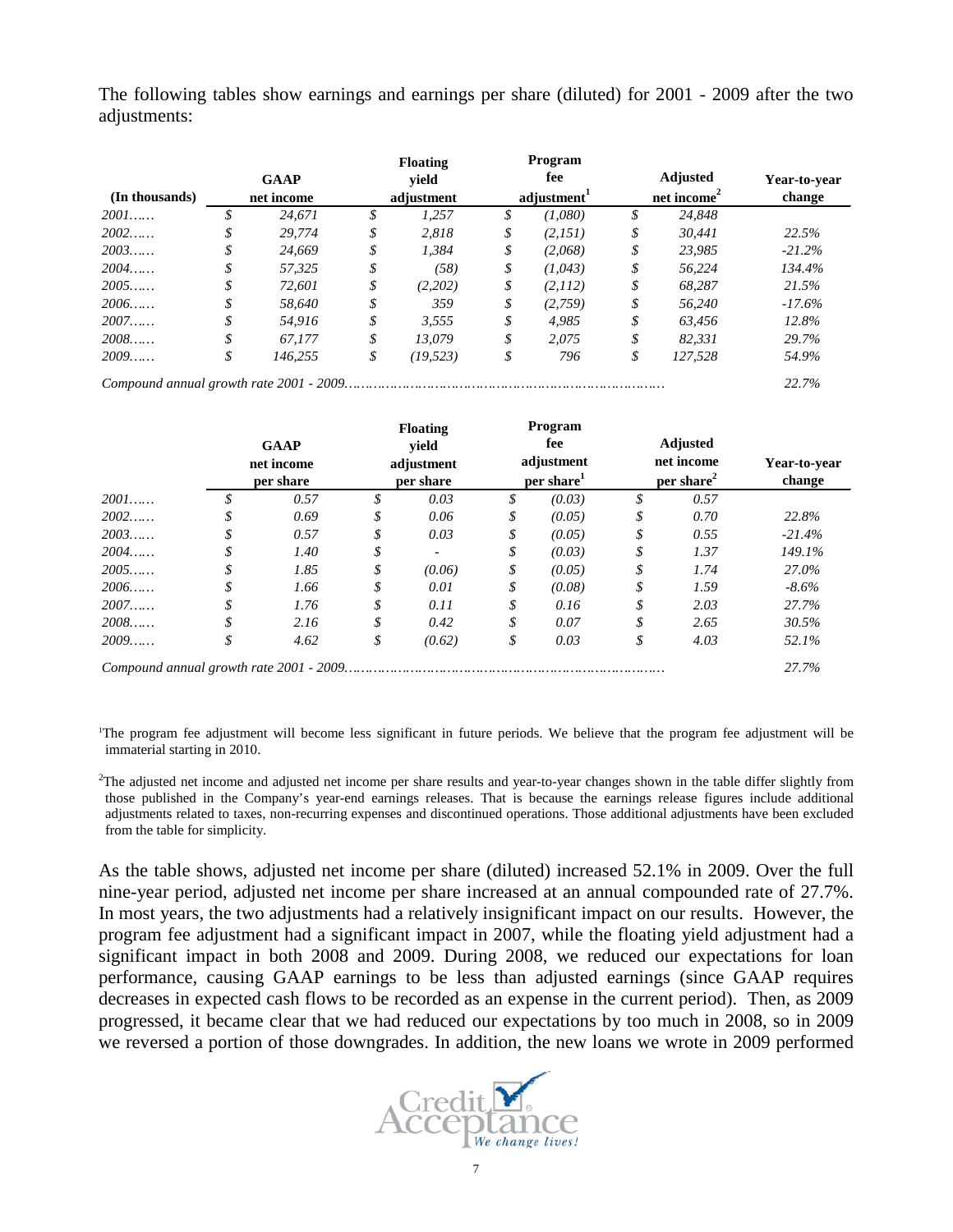better than we expected. The effect of better-than-expected results was to make GAAP earnings in 2009 considerably higher than adjusted earnings - the opposite of the relationship seen in 2008. When the two years are combined, the GAAP result is very similar to the adjusted result; however, when 2008 and 2009 are viewed separately, we believe that the adjusted results more accurately reflect our performance in each year.

#### **ECONOMIC PROFIT**

We use a financial metric called Economic Profit to evaluate our financial results and determine incentive compensation. Besides including the two adjustments discussed above, Economic Profit differs from GAAP-based net income in one other important respect: Economic Profit includes a cost for equity capital.

| (In thousands) | Adjusted<br>net income | Imputed<br>cost of equity | <b>Economic</b><br>Profit |  |
|----------------|------------------------|---------------------------|---------------------------|--|
| $2001$         | \$<br>24,848           | \$<br>$(29, 655)$ \$      | (4,807)                   |  |
| $2002$         | \$<br>30.441           | \$<br>$(35,587)$ \$       | (5,146)                   |  |
| $2003$         | \$<br>23,985           | \$<br>$(34,698)$ \$       | (10, 713)                 |  |
| $2004$         | \$<br>56.224           | \$<br>$(34, 451)$ \$      | 21.773                    |  |
| 2005           | \$<br>68.287           | \$<br>$(34, 478)$ \$      | 33,809                    |  |
| 2006           | \$<br>56,240           | \$<br>$(29,604)$ \$       | 26,636                    |  |
| 2007           | \$<br>63,456           | \$<br>$(27,208)$ \$       | 36,248                    |  |
| $2008$         | \$<br>82,331           | \$<br>$(35,767)$ \$       | 46.564                    |  |
| 2009           | \$<br>127,528          | \$<br>$(46,006)$ \$       | 81,522                    |  |

The following table summarizes Economic Profit for 2001–2009:

Economic Profit (including the floating yield and program fee adjustments) improved 75.1% in 2009, to \$81.5 million from \$46.6 million in 2008. Over the nine-year period, Economic Profit improved from a loss of \$4.8 million in 2001 to a profit of \$81.5 million in 2009.

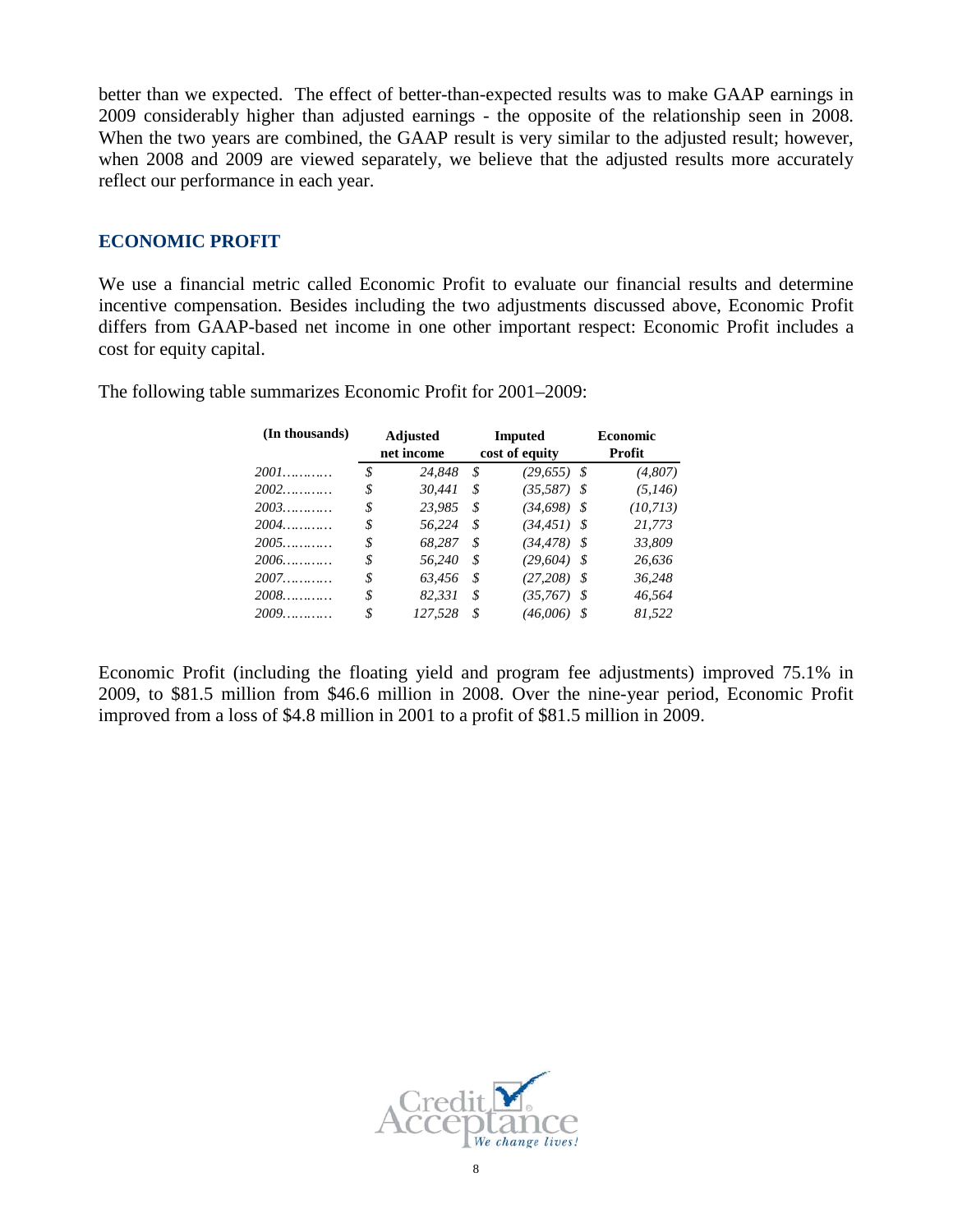Economic Profit is a function of three variables: the adjusted average amount of capital invested, the adjusted return on capital, and the adjusted weighted average cost of capital. The following table summarizes our financial performance in these areas for the last nine years:

|                                           | <b>Adjusted average</b><br>capital invested<br>(in thousands) | <b>Adjusted return</b><br>on capital | <b>Adjusted</b><br>weighted average<br>cost of capital | <b>Spread</b> |  |
|-------------------------------------------|---------------------------------------------------------------|--------------------------------------|--------------------------------------------------------|---------------|--|
|                                           | 469.939                                                       | $7.4\%$                              | $8.4\%$                                                | $-1.0\%$      |  |
|                                           | 462.010                                                       | $7.7\%$                              | 8.9%                                                   | $-1.2\%$      |  |
|                                           | 437.467                                                       | 6.6%                                 | $9.0\%$                                                | $-2.4\%$      |  |
|                                           | 483.734                                                       | $13.1\%$                             | 8.6%                                                   | 4.5%          |  |
|                                           | 523.438                                                       | $14.7\%$                             | 8.3%                                                   | 6.4%          |  |
|                                           | 548.482                                                       | $12.9\%$                             | 8.1%                                                   | $4.8\%$       |  |
|                                           | 710.114                                                       | 12.1%                                | $7.0\%$                                                | $5.1\%$       |  |
|                                           | 974.976                                                       | $11.2\%$                             | $6.4\%$                                                | 4.8%          |  |
|                                           | 998.719                                                       | 14.9%                                | 6.7%                                                   | $8.2\%$       |  |
| Compound annual growth rate $2001 - 2009$ | 9.9%                                                          |                                      |                                                        |               |  |

See Exhibit A for a reconciliation of the above adjusted financial measures to the most relevant GAAP financial measures.

As the table shows, the improvement in Economic Profit in 2004 - 2005 resulted primarily from increases in the adjusted return on capital. In 2006 - a year in which Economic Profit declined adjusted return on capital was again the main driver, but in the opposite direction. Adjusted return on capital declined as a result of a \$7.0 million after-tax charge related to an agreement to settle litigation (growing out of an activity that occurred 10 years prior) and a \$4.4 million after-tax gain from discontinued operations recorded in 2005. In 2007–2008, the improvements in Economic Profit resulted from increases in adjusted average capital and decreases in the adjusted cost of capital. The decreases were due to lower borrowing costs and greater use of debt, which carries a lower average cost than equity capital. These favorable trends during 2007–2008 were partially offset by lower returns on capital as a result of pricing reductions we made in 2006 and 2007 to respond to a more competitive market environment. As competitive conditions improved in 2008, we reversed the pricing reductions, which allowed us to substantially improve our return on capital in 2009. It was return on capital that was the main driver of the 2009 increase in Economic Profit.

#### **LOAN PERFORMANCE**

One of the most important variables determining our financial success is loan performance. The most important time to correctly assess future loan performance is at origination, since that is when we determine the advance we pay to the dealer-partner. Assessing future collection rates is difficult, however. Knowing this, we allocate significant time and attention to the process. Most importantly, we maintain realistic expectations about the precision of our estimates, and set advance rates so that even if we overestimate loan performance, the loans are still highly likely to be profitable.

At loan inception, we use a statistical model to estimate the expected collection rate for each loan. The statistical model is called a credit scorecard. Most consumer finance companies use such a tool

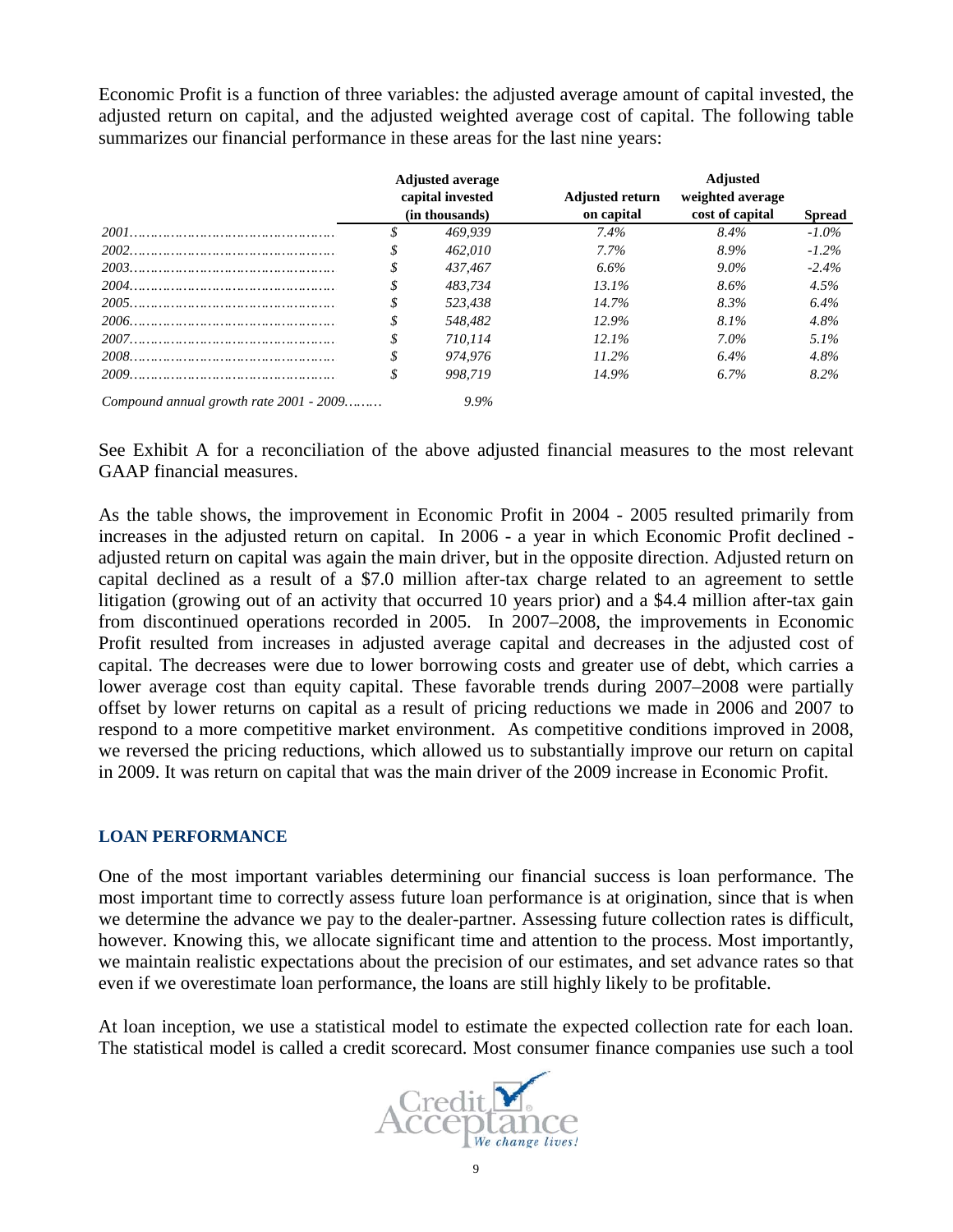to evaluate the loans they originate. Our credit scorecard combines credit bureau data, customer data supplied in the credit application, vehicle data, and data captured from the loan transaction such as the amount of the down payment received from the customer or the initial loan term. We developed our first credit scorecard in 1998, and have revised it several times since then. An accurate credit scorecard allows us to evaluate and properly price new loan originations, which improves the probability that we will actually realize our expected returns on capital.

Subsequent to loan origination, we continue to evaluate the expected collection rate for each loan. Our evaluation becomes more accurate as the loans age, as we use actual loan performance data in our forecast. By comparing our current expected collection rate for each loan with the rate we projected at the time of origination, we are able to assess the accuracy of that initial forecast.

The following table compares, for each of the last nine years, our most current forecast of loan performance with our initial forecast:

| December 31, |                |                 |                       |
|--------------|----------------|-----------------|-----------------------|
| 2009         | <b>Initial</b> |                 | Current forecast as % |
| forecast     | forecast       | <b>Variance</b> | of initial forecast   |
| 67.5%        | 70.4%          | $-2.9\%$        | 95.9%                 |
| 70.4%        | 67.9%          | 2.5%            | 103.7%                |
| 73.7%        | 72.0%          | $1.7\%$         | 102.4%                |
| 73.1%        | 73.0%          | $0.1\%$         | $100.1\%$             |
| 73.7%        | 74.0%          | $-0.3\%$        | 99.6%                 |
| 70.3%        | 71.4%          | $-1.1\%$        | 98.5%                 |
| 68.3%        | 70.7%          | $-2.4\%$        | 96.6%                 |
| 70.0%        | 69.7%          | $0.3\%$         | $100.4\%$             |
| 75.6%        | 71.9%          | 3.7%            | $105.1\%$             |
|              |                |                 |                       |

The loans we originated in 2002 - 2004 and 2008 - 2009 have performed better than our initial expectation, while loans originated in 2001 and in 2005 - 2007 have performed worse. Loan performance can be explained by a combination of internal and external factors. Internal factors include the quality of our origination and collection processes, the quality of our credit scorecard, and changes in our policies governing new loan originations. External factors include the unemployment rate, the retail price of gasoline, vehicle wholesale values and the cost of other required expenditures (such as for food and energy) that impact our customers. In addition, the level of competition is thought to impact loan performance through something called adverse selection, which we explain below.

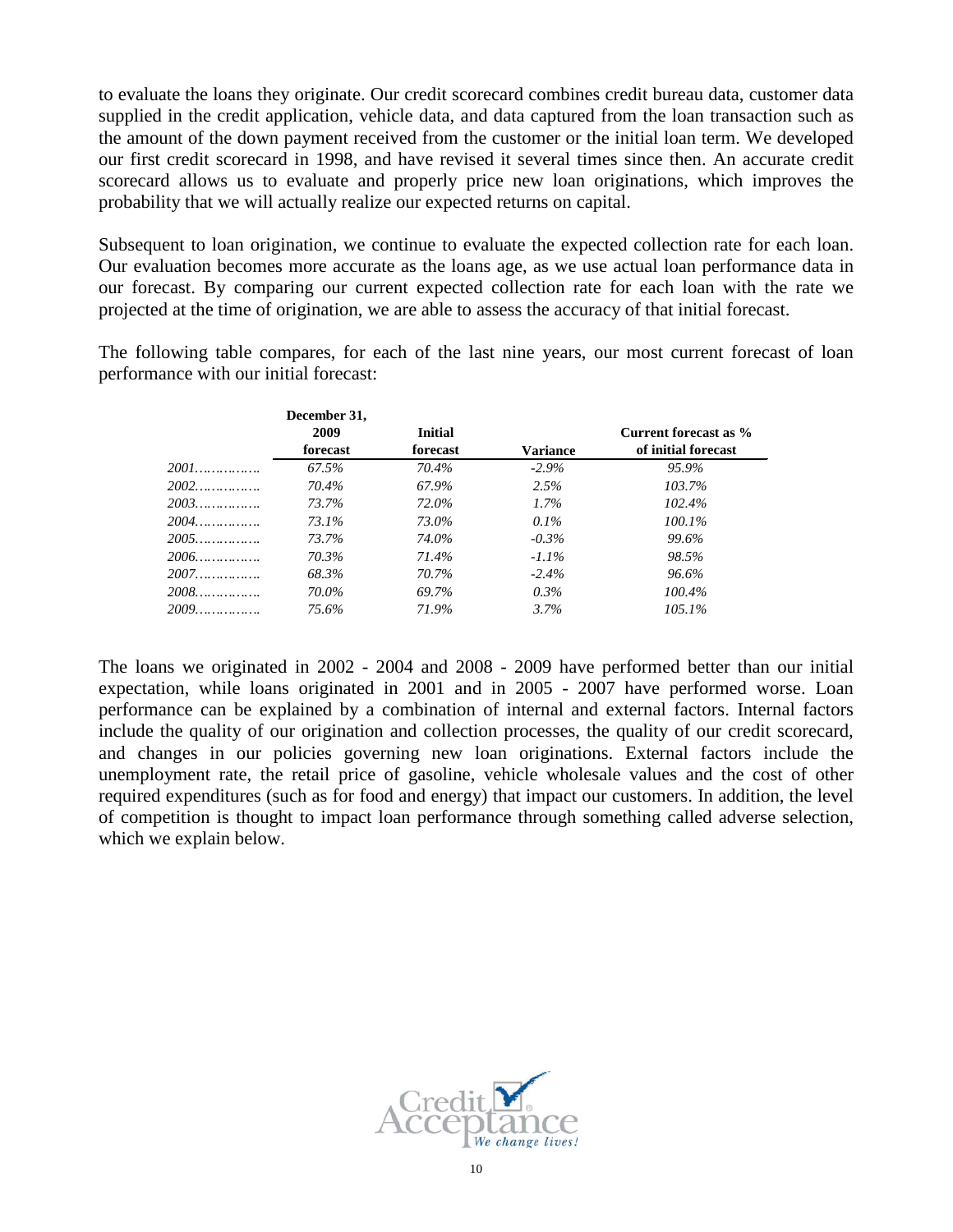The following table highlights one external factor, the national unemployment rate, and compares it to our loan performance variance as defined in the table above. For purposes of this comparison, we used the average change in the national unemployment rate over the 24-month period following loan origination. For loans originated within the last 24 months, we used the change in the unemployment rate that occurred through December of 2009:

|                                         | Variance in loan<br>performance from<br>initial estimate | 24-month change in<br>the average national<br>unemployment rate |
|-----------------------------------------|----------------------------------------------------------|-----------------------------------------------------------------|
| 2001                                    | $-2.9\%$                                                 | $1.3\%$                                                         |
|                                         | 2.5%                                                     | $-0.2\%$                                                        |
|                                         | $1.7\%$                                                  | $-0.9\%$                                                        |
|                                         | $0.1\%$                                                  | $-0.9\%$                                                        |
|                                         | $-0.3\%$                                                 | $-0.4\%$                                                        |
|                                         | $-1.1\%$                                                 | $1.2\%$                                                         |
|                                         | $-2.4\%$                                                 | 4.6%                                                            |
|                                         | $0.3\%$                                                  | $4.2\%$                                                         |
|                                         | $3.7\%$                                                  | $0.8\%$                                                         |
| $Average \dots \dots \dots \dots \dots$ | $0.2\%$                                                  | $1.1\%$                                                         |

The relationship between the change in the unemployment rate and loan performance generally follows an intuitive pattern for 2001 - 2007 originations. The years 2002 - 2004 were each followed by a 24-month period in which the unemployment rate decreased, while 2001, 2006 and 2007 were each followed by a 24-month period in which unemployment rose. As the table shows, loans originated in 2002 - 2004 have performed better than we initially expected, whereas loans originated in 2001, 2006 and 2007 have performed worse. The exception to the pattern observed in the 2001- 2007 period was 2005 originations, which have performed worse than we forecast even though the unemployment rate declined. Although 2005 does not fit the pattern, the declines in both loan performance and the unemployment rate were modest.

For 2008 and 2009, we do not have a full 24 months of seasoning for all loans originated. However, based on the experience we do have, the relationship between loan performance and the unemployment rate is not following the same pattern that characterizes the 2001 - 2007 period. The unemployment rate increased sharply in 2008, yet 2008 loans are performing slightly better than our initial expectation. In 2009, the unemployment rate increased again, but 2009 loans are performing substantially better than our initial estimate. There are two reasons why we believe 2008 and 2009 loans are performing better than we initially forecast: (1) downward adjustment of our initial performance expectations once it became clear that the external environment was adversely impacting loan performance, and (2) adverse selection, as indicated by the fact that loans originated in 2008 and 2009 are performing better than loans originated in 2007 with virtually identical characteristics as measured by our scorecard.

We do not know with certainty that adverse selection is the reason why 2008 - 2009 loans are performing better than 2007 loans, but we think it is the likely explanation. Adverse selection as it relates to our market refers to an inverse correlation between the accuracy of an empirical scorecard and the number of lenders that are competing for the loan. Said another way, without any

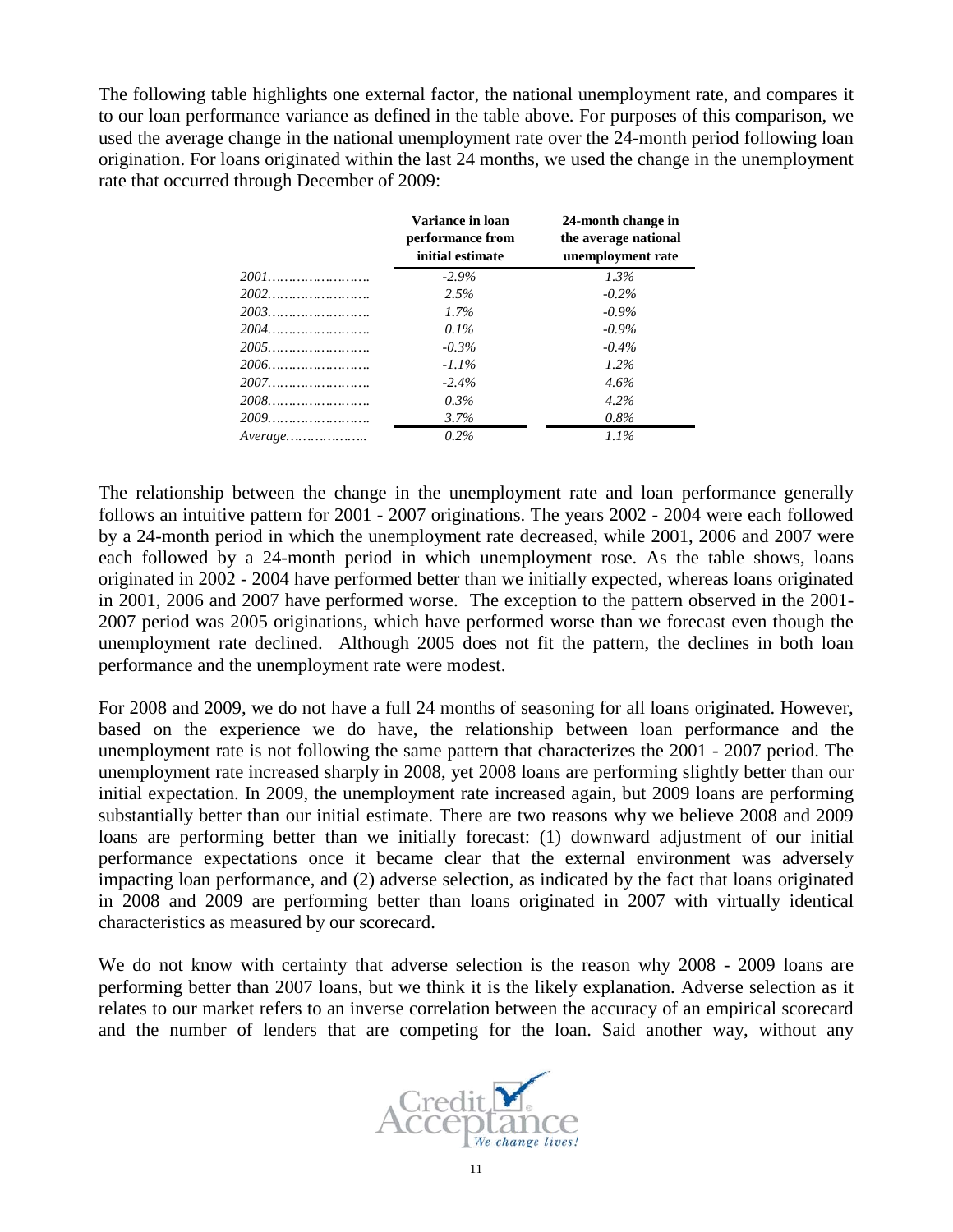competition, it is relatively easy to build an accurate scorecard which assesses the probability of payment based on attributes collected at the time of loan origination. As competition increases, creating an accurate scorecard becomes more challenging.

To explain adverse selection, we will use a simple example. Assume that the scorecard we use to originate loans is based on a single variable, the amount of the customer's down payment, and that the higher the down payment, the higher the expected collection rate. Assume that for many years, we had no competitors and we accumulated performance data indicating that loans with down payments above \$1,000 consistently produced the same average collection rate. Then assume that we began to compete with another lender whose scorecard ignored down payment and instead emphasized the amount of the customer's weekly income. As the new lender began to originate loans, our mix of loans would be impacted as follows: we would start to receive loans with lower average weekly incomes as the new lender originated loans with higher weekly incomes - i.e., loans that we would have previously originated. Furthermore, since our scorecard only focuses on down payment, the shift in our borrower mix would not be detected by our scorecard, and our collection rate expectation would remain unchanged. It is easy to see that this shift in borrower characteristics would have a negative impact on loan performance, and that this impact would be missed by our scorecard. Although the real world is more complex than this simple example - with hundreds of lenders competing for loans and with each lender using many variables in its scorecard - adverse selection is something that probably does impact loan performance. As competition decreased in 2008 and 2009, it is likely that the impact of adverse selection decreased as well, causing loan performance to improve.

#### **UNIT VOLUME**

The following table summarizes unit volume growth for 2001–2009:

|             | Year-to-year |
|-------------|--------------|
| Unit volume | change       |
| 61.928      |              |
| 49.801      | $-19.6%$     |
| 61.445      | 23.4%        |
| 74.154      | 20.7%        |
| 81.184      | 9.5%         |
| 91.344      | 12.5%        |
| 106.693     | 16.8%        |
| 121.282     | 13.7%        |
| 111.029     | $-8.5\%$     |
|             | 7.6%         |

Over the period, unit volumes grew at an annual compounded rate of 7.6%. In 2002 and 2009, unit volumes declined as we reduced origination levels based on capital constraints. With the renewal of our lines of credit, the completion of our \$110.5 million asset-backed financing and our successful high-yield bond offering, we now have a much greater capacity to originate new loans than we did in 2009. As a result, we expect unit volumes to grow in 2010.

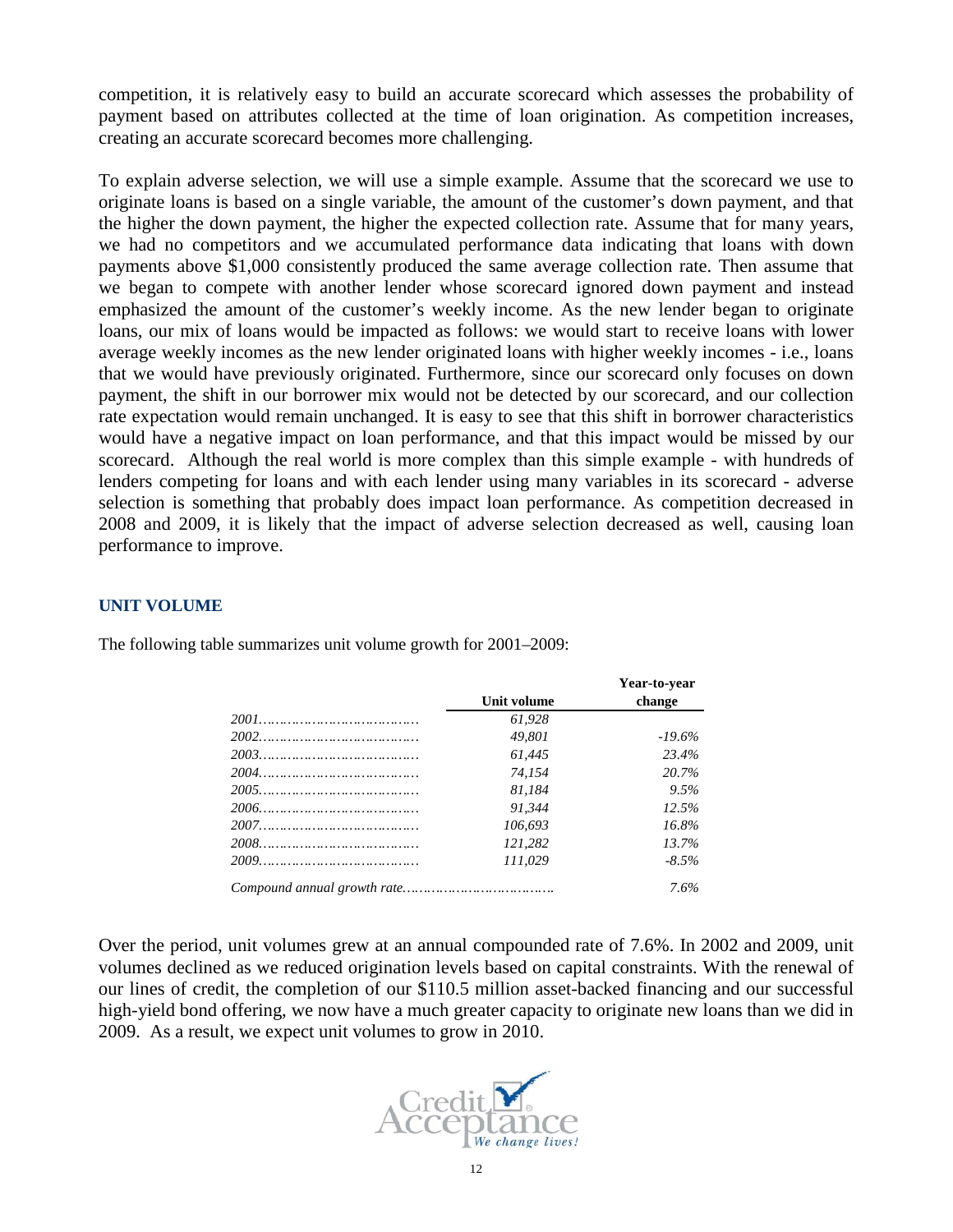Historically, I have explained unit volume trends by focusing on three variables: the number of new dealer-partners, dealer-partner attrition and the average volume per dealer-partner. Although we continue to focus on these factors, they have ceased to be the primary drivers of unit volume, as volume is now largely determined by the amount of capital we have to fund new loan originations. For completeness, however, I will review the data on enrollments, attrition and volume per dealerpartner, and make some brief comments on each factor.

Enrollments - The number of new dealer-partners added in each of the last nine years is summarized below:

| New dealer-partners |
|---------------------|
| 310                 |
| 156                 |
| 331                 |
| 456                 |
| 738                 |
| 857                 |
| 1.162               |
| 1.202               |
| 1.055               |
|                     |

Enrollments declined in 2009 as we focused our sales force on the quality of new recruits. Our goal is to enroll dealers that are likely to become successful in our program. Not only do we profit from the loans they produce, but they become advocates of our program. Enrolling dealers that are not likely to have a positive experience in our program is counterproductive.

The changes we made to improve the quality of new enrollments had mixed results. While a greater percentage of the dealers we enrolled achieved success, we enrolled fewer dealers, and overall unit volumes from new dealers declined by 13.3%. The higher pricing we had in place for most of 2009 impacted these results to some degree. We are fortunate to have a large market - there are over 50,000 franchised and independent automobile dealers in the United States - and that gives us a considerable opportunity to enroll new dealers in the future. We are currently expanding our field sales force, which should help us take advantage of this opportunity.

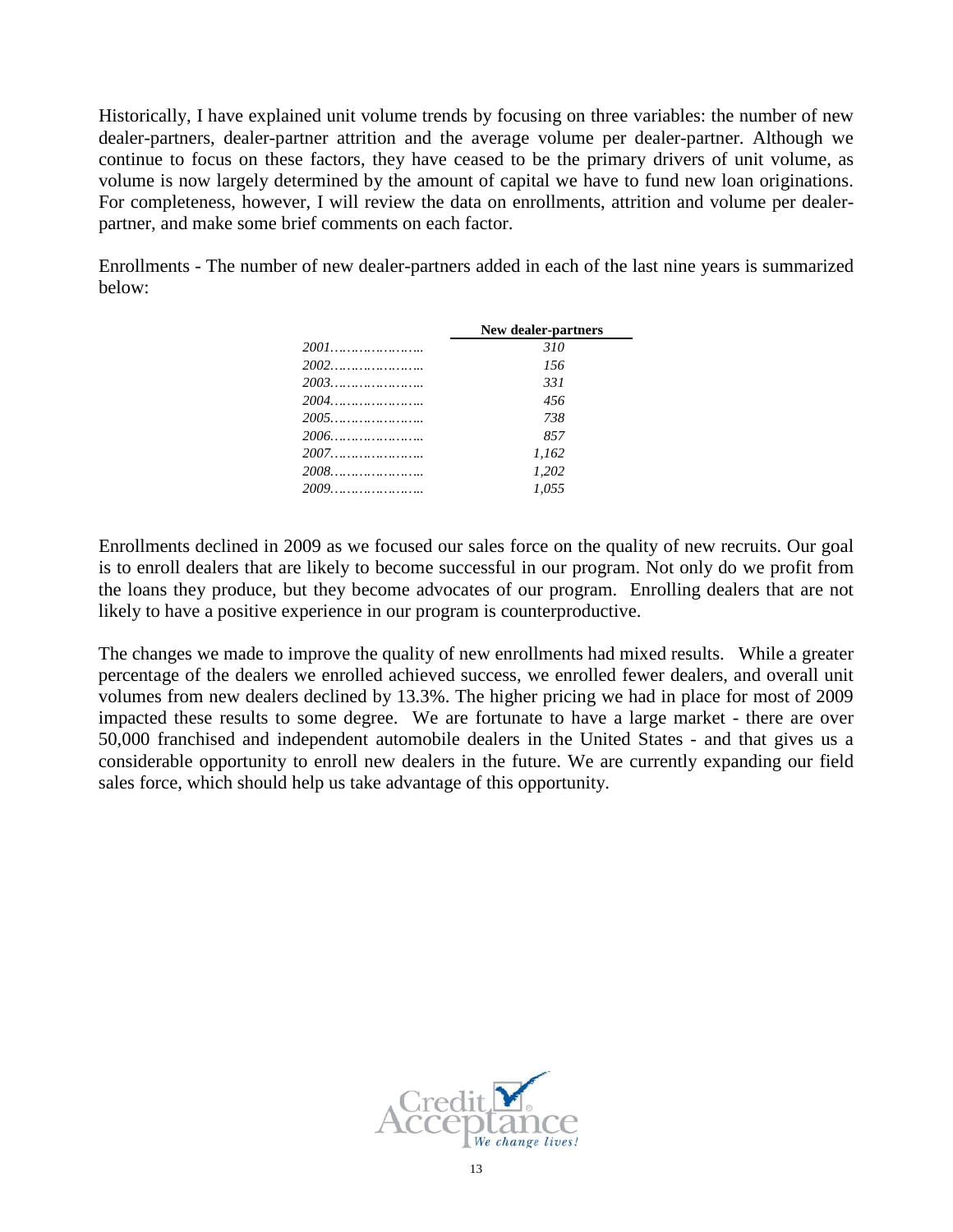Attrition - This factor, expressed as the percentage of dealer-partners who were active in one year but inactive in the next year, is summarized below:

|      | <b>Attrition</b> |  |
|------|------------------|--|
| 2001 | 30.5%            |  |
| 2002 | 43.9%            |  |
|      | 30.4%            |  |
|      | 22.6%            |  |
|      | 19.4%            |  |
| 2006 | 25.0%            |  |
|      | 26.2%            |  |
| 2008 | 28.6%            |  |
| 2009 | 36.4%            |  |

After falling from 2002 - 2005, attrition increased in 2006 - 2009. We attribute the increases in 2006 and 2007 to the competitive environment, and the increases in 2008 and 2009 to more conservative pricing. When we reduce advance rates, dealer-partners find it more difficult to originate profitable loans. This impacts both volume per dealer-partner and attrition. In addition, many automobile dealers exited the market entirely in 2008 and 2009 as a result of extreme pressure from the deteriorating economy.

Volume per dealer-partner - The following table summarizes unit volume per dealer-partner for 2001 - 2009:

|        | Average volume<br>per dealer-partner | Year-to-year<br>change |
|--------|--------------------------------------|------------------------|
| $2001$ | 52.5                                 |                        |
|        | 59.1                                 | 12.6%                  |
|        | 64.7                                 | 9.5%                   |
|        | 61.2                                 | $-5.4\%$               |
|        | 46.2                                 | $-24.5%$               |
|        | 41.3                                 | $-10.6\%$              |
|        | 37.7                                 | $-8.7\%$               |
| 2008   | 37.2                                 | $-1.3\%$               |
|        | 35.1                                 | $-5.6\%$               |

After increasing in 2002 and 2003, volume per dealer-partner declined in each of the next six years. The declines during the highly competitive period of 2004 - 2007 reflect our decision to maintain our underwriting standards and retain a margin of safety in our pricing. The declines in 2008 and 2009 reflect our decision to reduce advance rates. Had we elected to pursue a strategy of increasing or maintaining volume per dealer-partner during those years - a strategy pursued by many of our competitors - we would be in a much worse position today.

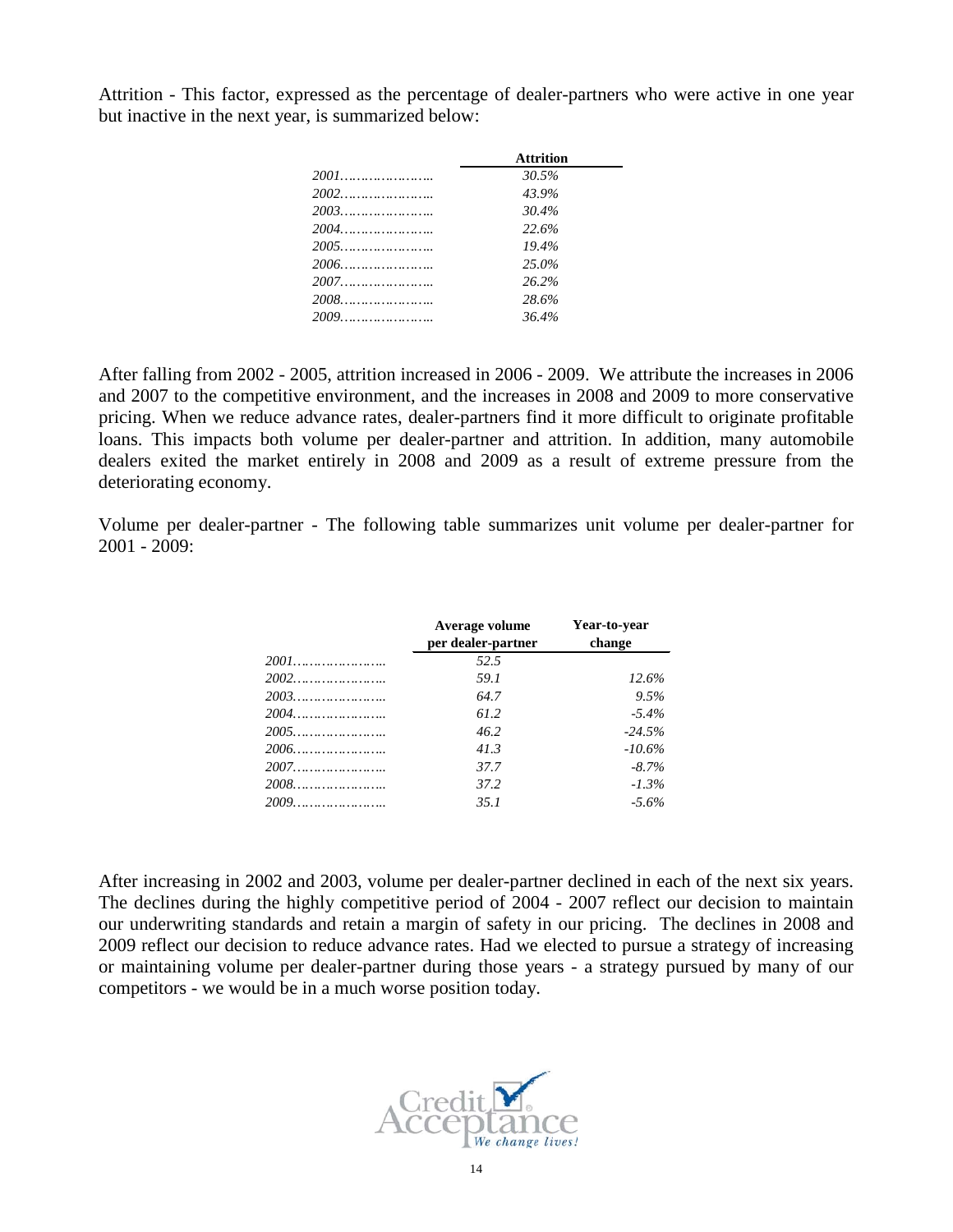In the last four months of 2009, we began to increase our advance rates to generate higher unit volumes. We have continued to increase our advance rates during the first part of 2010. The changes have been effective in increasing unit volumes, in exchange for modest declines in per unit profitability. We are confident the changes are having a positive impact on the total amount of Economic Profit we will produce, which is the standard that all pricing changes need to meet.

## **SHAREHOLDER DISTRIBUTIONS**

Like any profitable business, we generate cash. Historically, we have used this cash to fund origination growth, repay debt or fund share repurchases.

We use excess capital to repurchase shares when prices are at or below our estimate of intrinsic value (which is the discounted value of future cash flows). As long as the share price is at or below intrinsic value, we prefer share repurchases to dividends for several reasons. First, share repurchases are given more favorable tax treatment than are dividends. Shareholders who sell a portion of their holdings receive the same benefit as they do from a dividend, but they are only taxed on the difference between the cash proceeds from the sale and the cost basis of their shares. With a dividend, the entire cash amount received is taxable. In addition, distributing capital to shareholders through a share repurchase gives shareholders the option to defer taxes by electing not to sell any of their holdings. A dividend does not allow shareholders to defer taxes in this manner.

Second, a share repurchase provides shareholders with the discretion to increase their ownership, receive cash or do both based on their individual circumstances and view of the value of a Credit Acceptance share. (They do both if the proportion of shares they sell is smaller than the ownership stake they gain through the repurchase program.) A dividend does not provide similar flexibility. Third, repurchasing shares below intrinsic value increases the value of the remaining shares.

Since beginning our share repurchase program in mid-1999, we have repurchased approximately 20.4 million shares at a total cost of \$399.2 million. We did not repurchase any shares in 2009. As noted above, the changes in the capital markets caused capital to be in short supply. We used all available cash to fund new loan originations and to reduce debt levels by \$134.7 million.

As noted above, we currently have approximately \$450.0 million of available and unused credit capacity. However, \$325.0 million of this capacity is from our warehouse line of credit, which must be renewed in August of this year. While we have no reason to believe we will not be successful in renewing this facility, we need to plan for such a contingency nonetheless. Our first priority is to make sure we have enough capital to fund new loan originations, and we are continuing to work toward this objective. To the extent we are comfortable with our ability to fund origination growth, we will consider returning capital to shareholders as we have in the past.

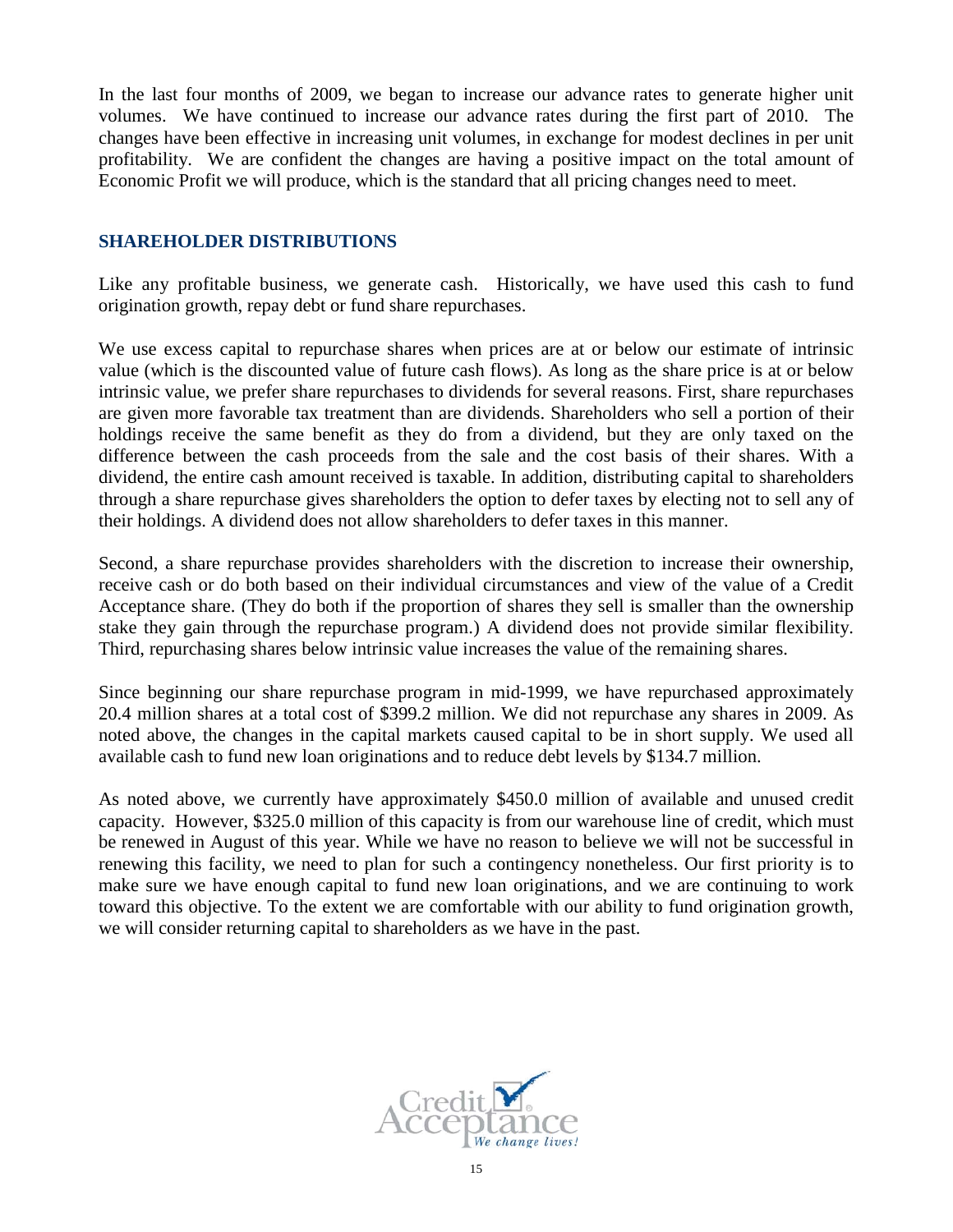#### **KEY SUCCESS FACTORS**

Our financial success is a result of having a unique and valuable product and of putting in many years of hard work to develop the business.

Our core product has remained essentially unchanged for 38 years. We provide auto loans to consumers regardless of their credit history. Our customers consist of individuals who have typically been turned away by other lenders. Traditional lenders have many reasons for declining a loan. We have always believed that individuals, if given an opportunity to establish or reestablish a positive credit history, will take advantage of it. As a result of this belief, we have changed the lives of thousands of people.

However, as we have found, having a unique and valuable product is only one of the elements we need if we are to make our business successful. There are others, and many have taken years to develop. The following summarizes the key elements of our success today:

- We have developed the ability to offer guaranteed credit approval while maintaining an appropriate return on capital. It took years to develop the processes and accumulate the customer and loan performance data that we use to make profitable loans in our segment of the market.
- We understand the daily execution required to successfully service a portfolio of automobile loans to customers in our target market. There are many examples of companies in our industry that underestimated the effort involved and are now bankrupt. Approximately 50% of our team members work directly on some aspect of servicing our loan portfolio, and we are fortunate to have such a capable and engaged group.
- We have learned how to develop relationships with dealer-partners that are profitable. Forging a profitable relationship requires us to select the right dealer, align incentives, communicate constantly and create processes to enforce standards. In our segment of the market, the dealer-partner has significant influence over loan performance. Learning how to create relationships with dealer-partners who share our passion for changing lives has been one of our most important accomplishments.
- We have developed a much more complete program for helping dealer-partners serve this segment of the market. Over the years, many dealer-partners have been overwhelmed by the work required to be successful in our program. Many dealer-partners have quit, telling us the additional profits generated from our program were not worth the effort. We have continually worked to provide solutions for the many obstacles that our dealer-partners encounter. It is impossible to quantify the impact of these initiatives on our loan volume because of the changing external environment. However, anecdotal evidence suggests our efforts have been worthwhile. Continuing to make our program easier for dealer-partners will likely produce additional benefits in the future.

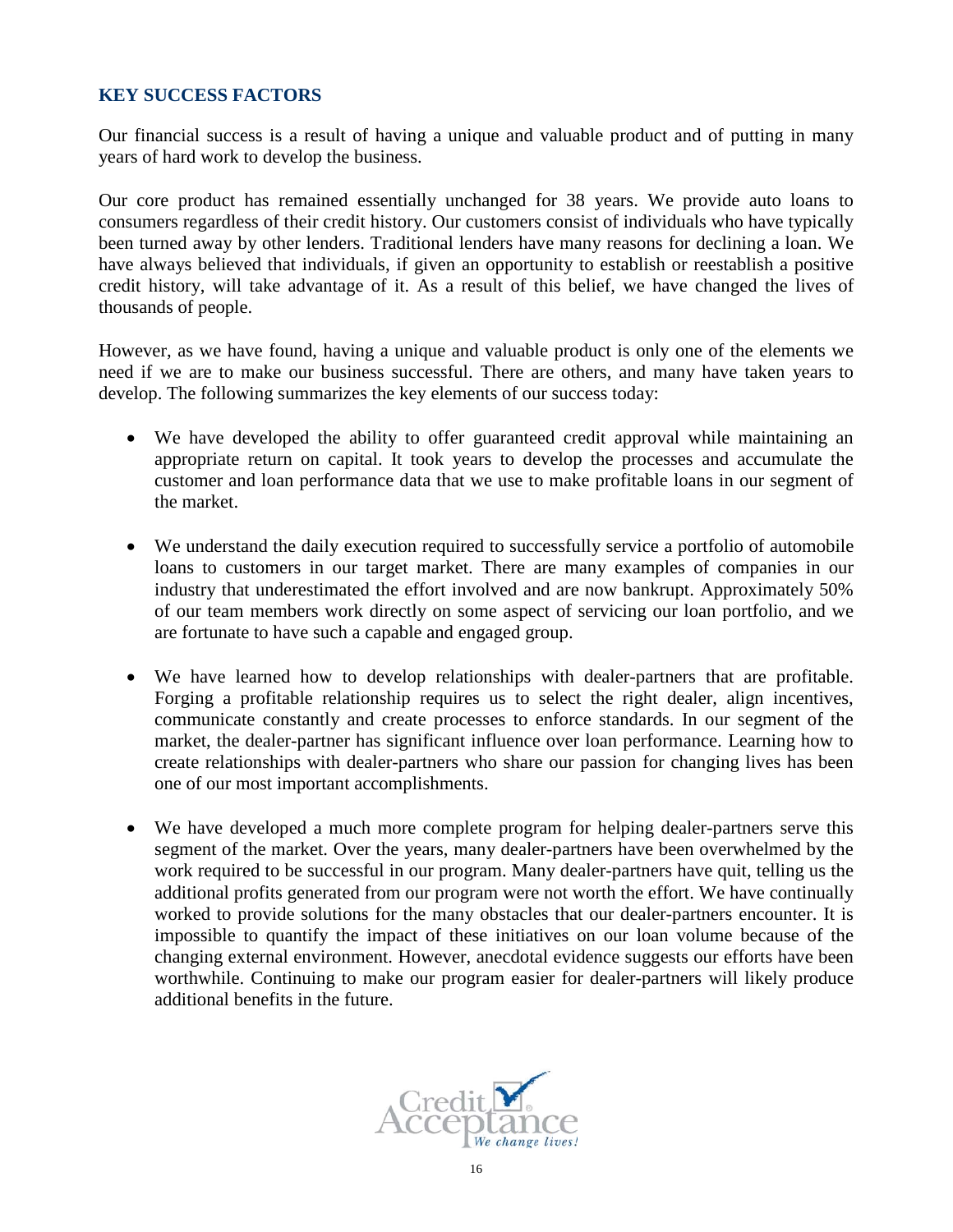- We have developed a strong management team. Because we are successful at retaining our managers, they become stronger each year as they gain experience with our business. Our senior management team, consisting of 22 individuals, averages over 10 years of experience with our company. While we have added talent to our team selectively over the past few years, the experience of our core team is a key advantage. Our success in growing the business while simultaneously improving our returns on capital could not have occurred without the dedication and energy of this talented group.
- We have strengthened our focus on our core business. At times in our history, our focus had been diluted by the pursuit of other, non-core opportunities. Today, we offer one product and focus 100% of our energy and capital on perfecting this product and providing it profitably.
- We have developed a unique system, CAPS, for originating auto loans. Traditional indirect lending is inefficient. Many traditional lenders take one to four hours to process a loan application, and they decline most of the applications they process. We take 60 seconds, and we approve 100% of the applications submitted, 24 hours a day, seven days a week. In addition, our CAPS system makes our program easier for dealer-partners to use, and allows us to deploy much more precise risk-adjusted pricing.
- We have developed a high-quality field sales force. Our sales team provides real value to our dealer-partners. Team members act as consultants as we teach dealer-partners how to successfully serve our market segment.
- We have developed the ability to execute our loan origination process consistently over time. Consistent execution is difficult, as it requires us to maintain an appropriate balance between providing excellent service to our dealer-partners, and ensuring the loans we originate meet our standards. We measure both loan compliance and dealer-partner satisfaction on a monthly basis to assess our performance, and use these measures to make adjustments when necessary.
- We devote a large portion of our time to something we call organizational health. Organizational health is about putting our team members in position to do their best work. For that, we focus consistently on 10 elements of operational effectiveness, including setting clear expectations, communicating fully, managing performance, providing training, maintaining effective incentive compensation plans, and providing the technology and processes required for operational excellence.

## **A FINAL NOTE**

We are pleased with the results we achieved in 2009. They stand as evidence, along with our longerterm track record, that we are able to perform well in a variety of competitive and economic environments. We start with a customer that other companies avoid, and give that customer the chance to obtain a vehicle, establish a positive credit history, and move his or her life in a positive

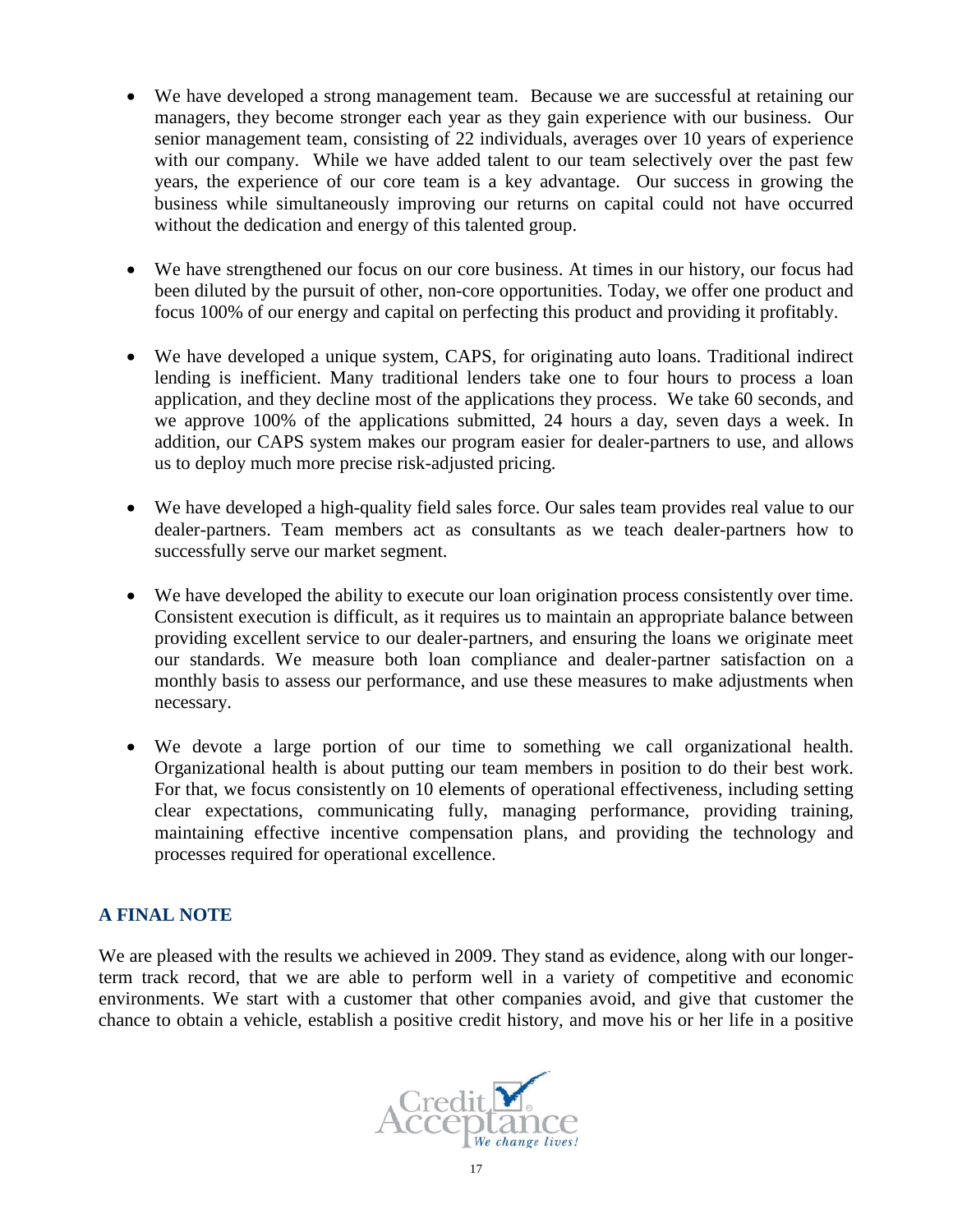direction. Our team members take pride in the work they do, and in the benefits they provide to our customers. They are a talented and dedicated group, and I am grateful for their efforts.

Brett A. Roberts Chief Executive Officer

We make forward-looking statements in this letter and may make such statements in future filings with the Securities and Exchange Commission. We may also make forward-looking statements in our press releases or other public or shareholder communications. Our forward-looking statements are subject to risks and uncertainties and include information about our expectations and possible or assumed future results of operations. When we use any of the words "may," "will," "should," "believe," "expect," "anticipate," "assume," "forecast," "estimate," "intend," "plan," "target" or similar expressions, we are making forward-looking statements.

We claim the protection of the safe harbor for forward-looking statements contained in the Private Securities Litigation Reform Act of 1995 for all of our forward-looking statements. These forward-looking statements represent our outlook only as of the date of this report. While we believe that our forward-looking statements are reasonable, actual results could differ materially since the statements are based on our current expectations, which are subject to risks and uncertainties. Factors that might cause such a difference include, but are not limited to, the factors set forth under Item 1A of this Form 10-K, which is incorporated herein by reference, elsewhere in this report and the risks and uncertainties discussed in our other reports filed or furnished from time to time with the SEC.

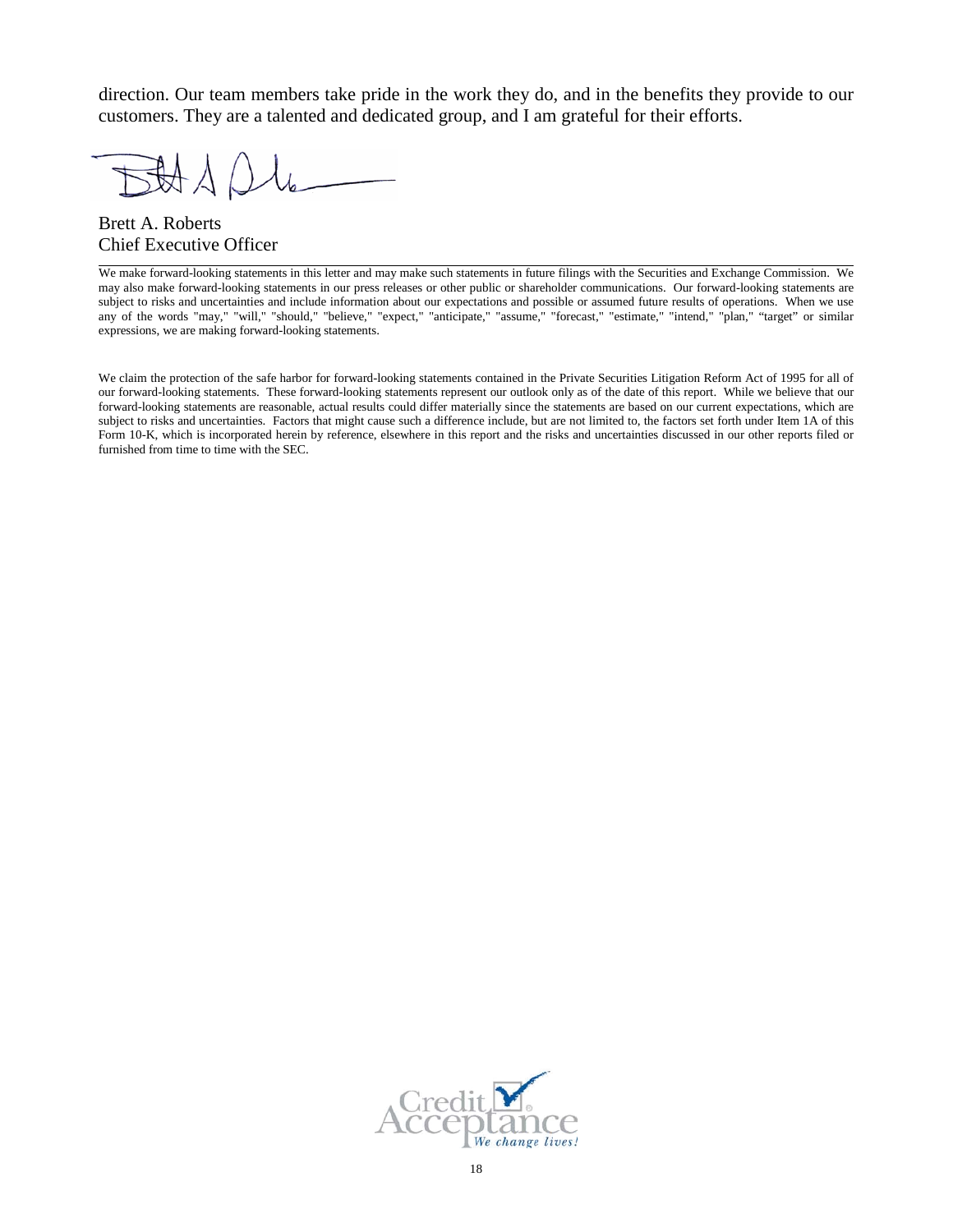#### **EXHIBIT A RECONCILIATION OF GAAP FINANCIAL RESULTS TO NON-GAAP MEASURES**

|                                     | <b>GAAP</b><br>net income<br>per share | <b>Floating vield</b><br>adiustment<br>per share |      | <b>Program</b> fee<br>adjustment<br>per share | <b>Other</b><br>adjustments<br>per share <sup>1</sup> | Adjusted<br>net income<br>per share | Year-to-vear<br>change |
|-------------------------------------|----------------------------------------|--------------------------------------------------|------|-----------------------------------------------|-------------------------------------------------------|-------------------------------------|------------------------|
| $2008$ $\ldots$ $\ldots$ $\ddot{s}$ | 2.16 \$                                | 0.42                                             | - \$ | 0.07                                          | 0.01                                                  | 2.66                                |                        |
| $2009$ $\ldots$ \$                  | 4.62                                   | $(0.62)$ \$                                      |      | 0.03                                          | $(0.08)$ \$                                           | 3.95                                | 48.5%                  |

1 Other adjustments include gain from discontinued United Kingdom segment (after-tax), interest expense related to interest rate swap agreement (aftertax), and adjustment to record taxes at 37%, as disclosed in our year-end earnings release.

|                | <b>GAAP</b>     |    | <b>Floating</b><br>vield |      | Program<br>fee |      | <b>Adjusted</b>         |      | <b>Imputed</b> | <b>Economic</b> |
|----------------|-----------------|----|--------------------------|------|----------------|------|-------------------------|------|----------------|-----------------|
| (In thousands) | net income      |    | adjustment               |      | adjustment     |      | net income <sup>2</sup> |      | cost of equity | Profit          |
| 2001           | 24.671          | \$ | 1.257                    | - \$ | $(1,080)$ \$   |      | 24,848                  | \$   | $(29, 655)$ \$ | (4,807)         |
| 2002           | \$<br>29,774    | S  | 2,818                    | - \$ | $(2,151)$ \$   |      | 30,441                  | \$   | $(35,587)$ \$  | (5,146)         |
| 2003           | \$<br>24.669    | S  | 1,384                    | - \$ | $(2,068)$ \$   |      | 23,985                  | - \$ | $(34,698)$ \$  | (10, 713)       |
| 2004           | \$<br>57,325 \$ |    | $(58)$ \$                |      | $(1,043)$ \$   |      | 56,224 \$               |      | $(34, 451)$ \$ | 21,773          |
| 2005           | \$<br>72.601 \$ |    | $(2,202)$ \$             |      | $(2,112)$ \$   |      | 68.287 \$               |      | $(34, 478)$ \$ | 33,809          |
| 2006           | \$<br>58.640 \$ |    | 359 \$                   |      | $(2,759)$ \$   |      | 56.240 \$               |      | $(29,604)$ \$  | 26,636          |
| 2007           | \$<br>54.916 \$ |    | $3,555$ \$               |      | 4.985          | - S  | 63.456 \$               |      | $(27,208)$ \$  | 36,248          |
| 2008           | \$<br>67,177    | \$ | 13.079 \$                |      | 2,075          | - \$ | 82.331                  | \$   | $(35,767)$ \$  | 46,564          |
| 2009           | 146,255         | S  | $(19, 523)$ \$           |      | 796            | .\$  | 127.528                 | S    | $(46,006)$ \$  | 81,522          |

<sup>2</sup>Adjusted net income differs slightly from that published in the Company's year-end earnings releases. That is because the earnings release figures include additional adjustments related to taxes, non-recurring expenses and discontinued operations. Those additional adjustments have been excluded from this table for simplicity.

| (In thousands) | <b>GAAP</b> average           |            |    | <b>Floating yield</b> |            | <b>Program</b> fee | <b>Adjusted average</b> |                  |  |
|----------------|-------------------------------|------------|----|-----------------------|------------|--------------------|-------------------------|------------------|--|
|                | capital invested <sup>3</sup> |            |    | adjustment            | adjustment |                    |                         | capital invested |  |
| $2001$         |                               | 466,802 \$ |    | $3,451$ \$            |            | $(314)$ \$         |                         | 469,939          |  |
| $2002$         |                               | 457.641    | S  | 5,792                 | - S        | $(1, 423)$ \$      |                         | 462,010          |  |
| $2003$         |                               | 431,973    | S  | 7,933                 | - S        | $(2,439)$ \$       |                         | 437,467          |  |
| $2004$         |                               | 478.345    | \$ | 8.730                 | - \$       | $(3,341)$ \$       |                         | 483.734          |  |
| $2005$         |                               | 520,376 \$ |    | 7.574                 | - \$       | $(4,512)$ \$       |                         | 523,438          |  |
| $2006$         | \$                            | 550,017    | -8 | 5,510                 | - \$       | $(7,045)$ \$       |                         | 548,482          |  |
| $2007$         |                               | 707,755    | \$ | 8.198                 | - \$       | $(5,839)$ \$       |                         | 710.114          |  |
| $2008$         |                               | 963.569    | \$ | 13.762                | - S        | $(2,355)$ \$       |                         | 974.976          |  |
| $2009$         |                               | 986.523    |    | 13.150                | - S        | $(954)$ \$         |                         | 998.719          |  |

<sup>3</sup> Average capital invested is defined as average debt plus average shareholders' equity.

| (In thousands) | <b>GAAP</b>                    | <b>Floating yield</b> | <b>Program</b> fee | <b>Adjusted</b>   |  |
|----------------|--------------------------------|-----------------------|--------------------|-------------------|--|
|                | return on capital <sup>4</sup> | adjustment            | adjustment         | return on capital |  |
| $2001$         | 7.4%                           | $0.2\%$               | $-0.2\%$           | $7.4\%$           |  |
| $2002$         | 7.7%                           | $0.5\%$               | $-0.4\%$           | $7.7\%$           |  |
| $2003$         | $6.8\%$                        | $0.2\%$               | $-0.4\%$           | $6.6\%$           |  |
| $2004$         | 13.5%                          | $-0.3\%$              | $-0.1\%$           | $13.1\%$          |  |
| $2005$         | 15.6%                          | $-0.6\%$              | $-0.3\%$           | 14.7%             |  |
| 2006           | 13.3%                          | $-0.1\%$              | $-0.3\%$           | 12.9%             |  |
| $2007$         | 11.0%                          | $0.4\%$               | $0.8\%$            | 12.1%             |  |
| $2008$         | $9.8\%$                        | $1.2\%$               | $0.2\%$            | $11.2\%$          |  |
| 2009           | 16.9%                          | $-2.2\%$              | $0.1\%$            | 14.9%             |  |

4 Return on capital is defined as net income plus interest expense after-tax divided by average capital.